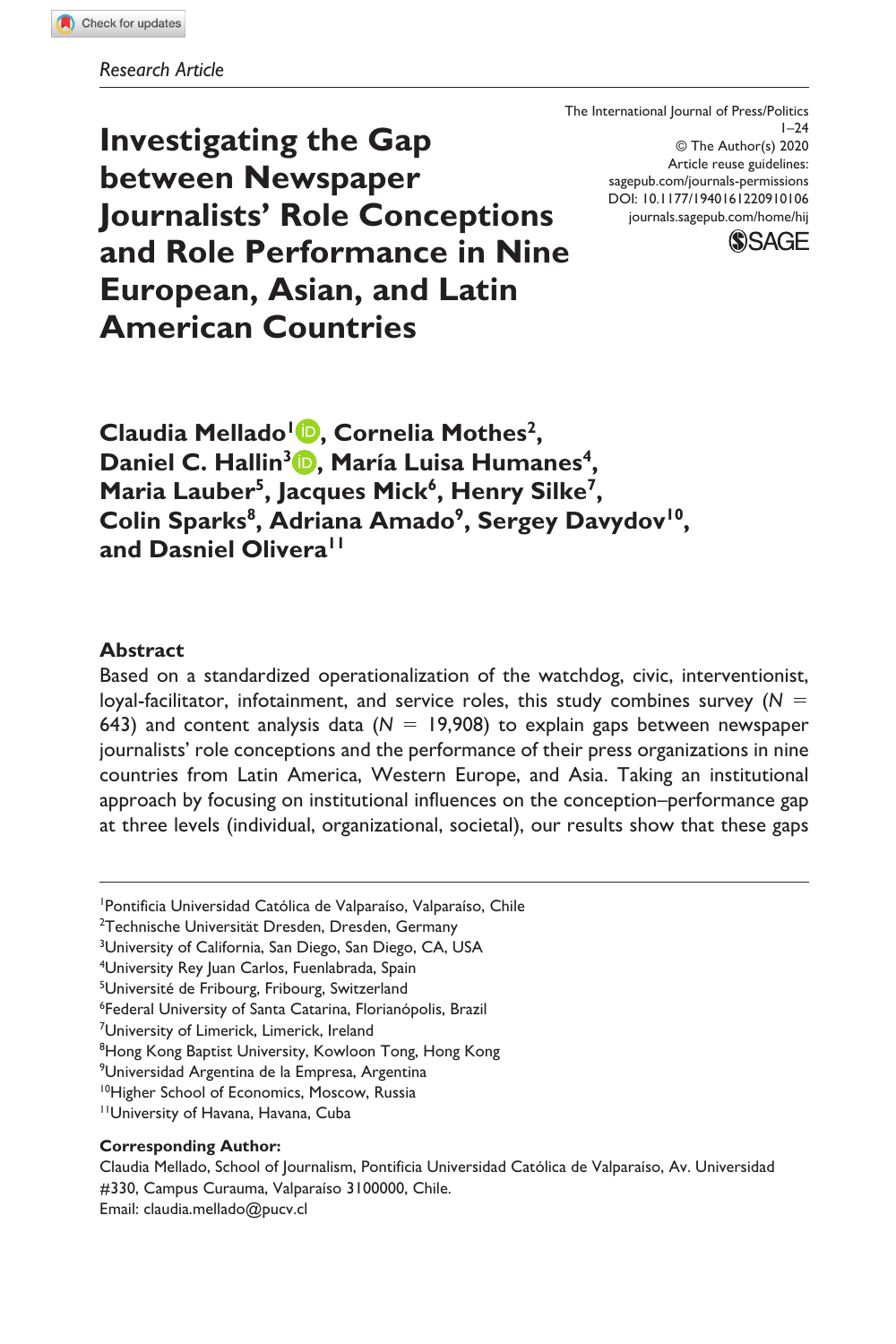are largest for the two roles most connected with the public functions of journalism, the civic, and the watchdog roles. Multilevel analyses offer significant evidence on that, across all six analyzed roles, the size of the gaps differed more clearly between journalists and between media organizations, than among countries. Although influences on an individual level (i.e., perceived autonomy) have some explanatory power, influences on the organizational level and, more specifically, ownership and codified editorial policies are the factors that best explain conception–performance gaps. The implications of these findings are discussed in light of the public skepticism about the performance of journalism and the media.

#### **Keywords**

journalism, media studies, professional roles, autonomy, role performance, comparative research

Journalists around the world are typically socialized into a set of professional ideals that express a conception of their roles in society. A strong research tradition has developed over the years, usually based on survey studies, examining how these ideals, as an element of "journalistic culture," have varied across space and time (e.g., Hanitzsch et al. 2011; Patterson and Donsbach 1996; Weaver and Willnat 2012). These studies were motivated in part by the assumption that, as Shoemaker and Reese (1996: 103) explained, professional role conceptions could be expected to "determine what the communicator thinks is worth transmitting to his or her audience."

That assumption, though, does not necessarily mean that journalistic role conceptions consistently or fully match the real-world behavior of journalists and the content of news media. There have always been questions about the extent to which role conceptions do, in fact, translate into role performance (Donsbach and Patterson 2004; Rosten 1937). In public discourse, journalists are often derided as failing to live up to their obligations to serve the public and the society, and public dissatisfaction with the performance with the news media is widespread and by many accounts increasing (Brants 2013; Edelman 2019; Waisbord 2006). Meanwhile, studies carried out during the last decade document the disconnect between journalistic ideals and practices in relation to professional roles (e.g. Mellado and van Dalen 2014; Tandoc et al. 2013; van Dalen et al. 2012; Weischenberg et al. 2006).

While some studies that have compared journalists' role conceptions and their role performance have focused on the connection between the two—analyzing whether journalists who adhere more to a specific role are more likely to perform that role (Culbertson 1983; Starck and Soloski 1977; Tandoc et al. 2013; Van Dalen et al. 2012), others address the relation of perception and practice as a *gap*, looking at factors that may lead to *disjunction* between ideals and performance. Mellado and van Dalen (2014, 2017), for example, found significant gaps between the role conceptions and the role performance of newspaper journalists at the individual level, exploring a number of possible explanations for these gaps, including perceived political and economic influences on the news.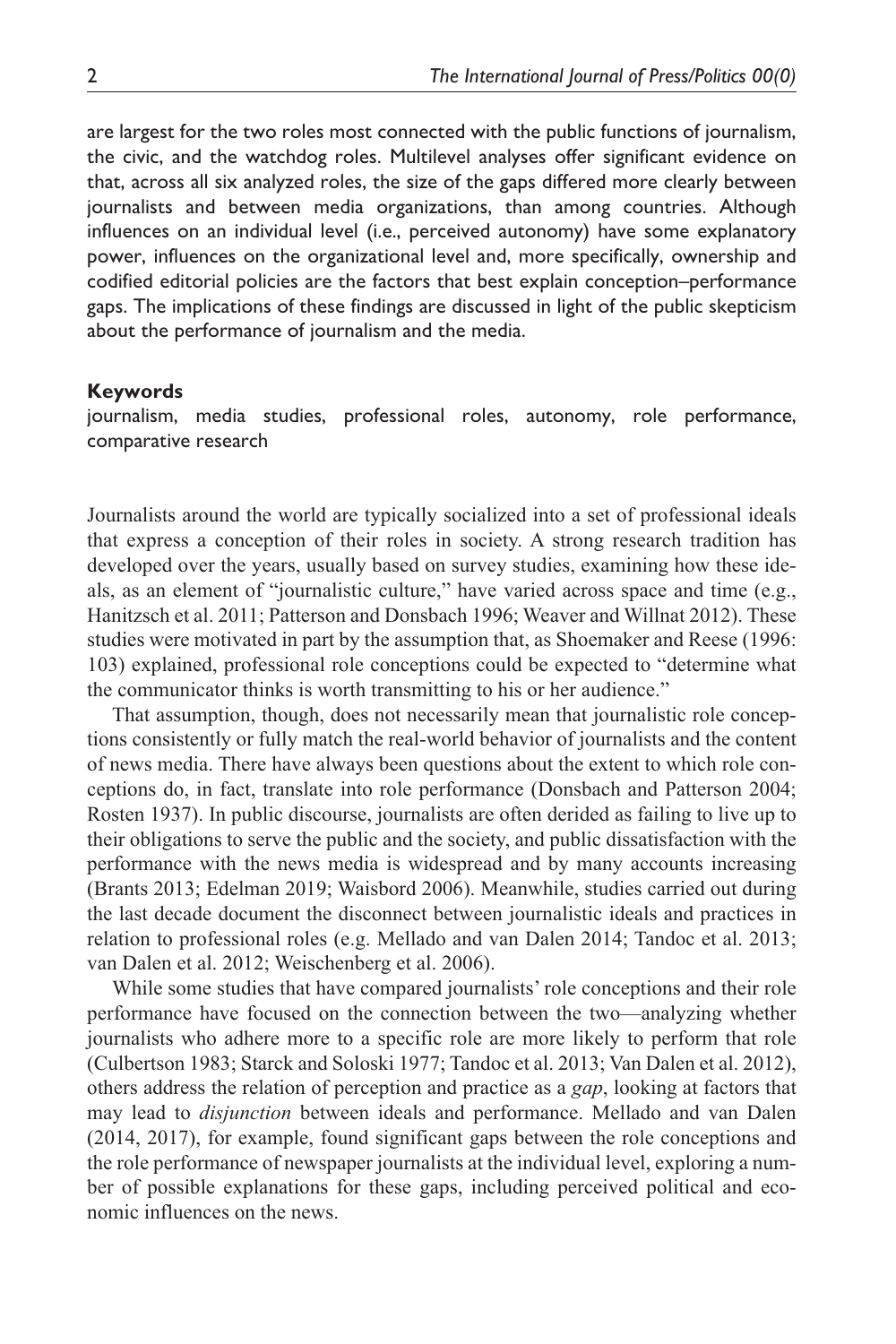These and other studies have substantially helped advance our understanding of the actual significance of journalistic ideals in professionals' everyday practice. They have shown that while journalistic norms have been established in different media systems (Hanitzsch et al. 2011; Weaver and Willnat 2012), the way in which journalists see themselves as professionals is not necessarily a mirror reflection of role performance, thus shedding light on the risks of relying only on journalists' self-reports when studying journalistic culture.

Nevertheless, these pioneering studies also confront important limitations, dealing with a limited range of dimensions of role conceptions and/or of content variables, a limited range of explanatory-level variables, a lack of methodological sophistication in measuring journalistic roles in the news through validated scales, and especially, methodological and theoretical challenges related to the level of analysis used to compare ideals and performance, when news is treated as an individual rather than collective outcome (e.g., Mellado and van Dalen 2014; Starck and Soloski 1977; Tandoc et al. 2013; Van Dalen et al. 2012).

The articulation of scholarship on the production of news and journalistic role performance (JRP) suggests several reasons why ideal conceptions would not consistently coincide with performance. At the same time, the analysis of both perspectives presents compelling arguments that favor the possibility of getting meaningful and valid results when comparing individual role conceptions with the average performance of the journalists' news organizations, compared with measuring the gap at the individual level only.

Mellado et al. (2017a: 6) see role conceptions as "the purposes of the profession that journalists conceive as more important at the individual level, where the locus of role evaluation is not necessarily related to social consensus," while defining role performance as "the manifestation of professional ideals in journalistic practice," an outcome of dynamic negotiations influenced by different internal and external factors (Mellado et al. 2017a: 8). JRP focuses on journalism as social practice, and on the interplay between structure, agency, and the political economy of media platforms, allowing both the observation of journalistic ideals and of its materialization within and across different institutional settings.

Under this umbrella, the news become a collective and a hybrid outcome, produced by journalists acting within complex institutionalized contexts, which may affect their ability to practice the kind of journalism they may consider ideal (Boczkowski 2011; Schudson 2011). Indeed, it is unlikely that journalists would perform their professional ideals all the time, as they write on different platforms and different news beats, facing context-based facts on an everyday basis. In the same line, and considering that roles are situational and overlap in practice (Lynch 2007), it would be unlikely that each news story would perform one and only role, or would include all elements that characterize a particular role. For example, even if journalists had a strong watchdog ideal, we should not expect that they would produce critical investigative journalism all the time, but only when some wrongdoing needed to be exposed, or when the institutional context supported the manifestation of that role.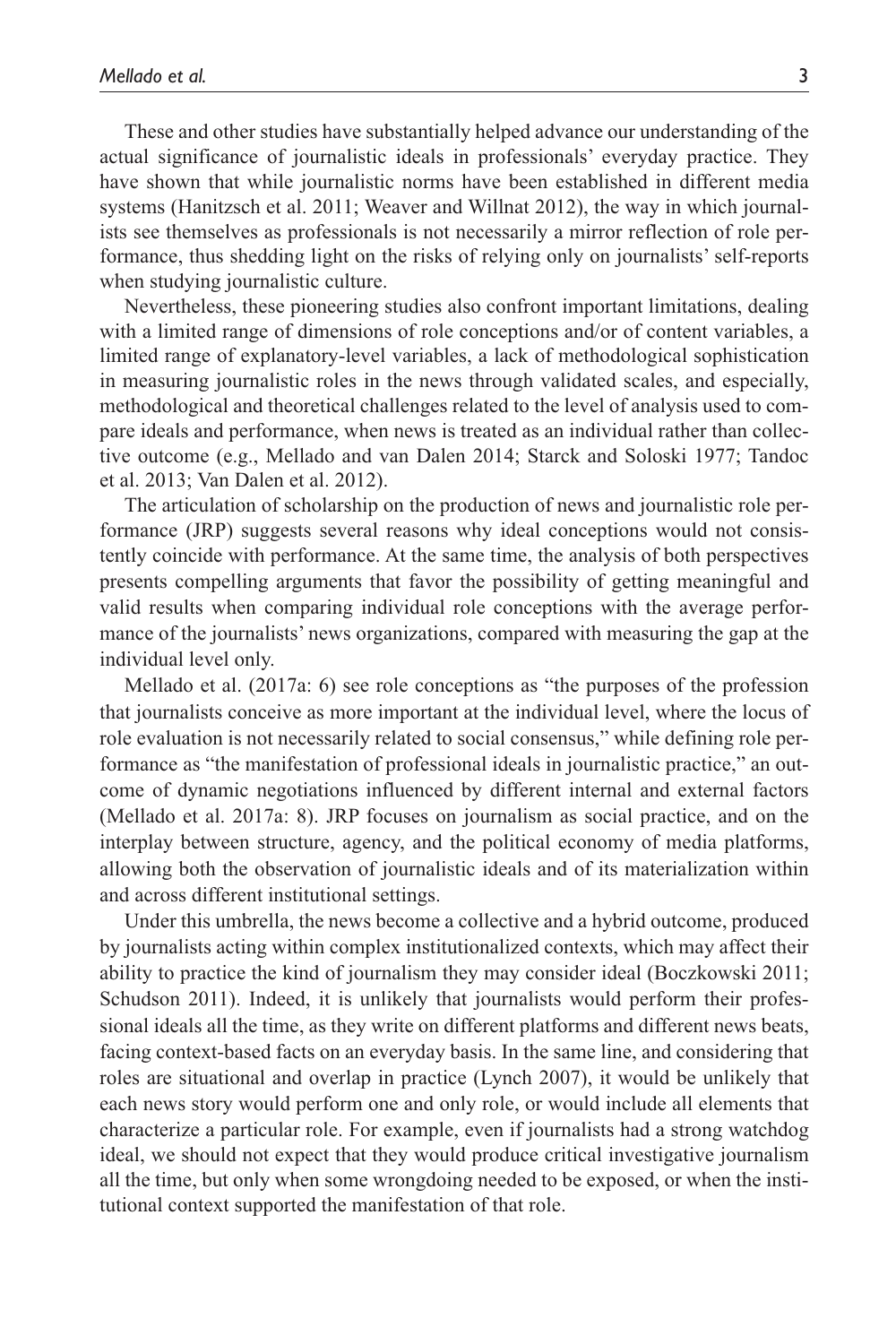Although a significant gap between ideal and performance seems to be inevitable, the extent to which ideals of individual journalists in different countries relate to the overall performance of their news organizations of different professional roles and the factors that best explain the size of these gaps still remain as significant questions. This study moves a step forward in transiting away from a strict focus on individual-level journalistic gaps that overlook the complex relationship between professional ideals, role performance, and the context in which journalists operate, in favor of a more institutional approach that focuses on the question of how the relationship between journalists and their news organizations affect conception–performance gaps at three levels: the individual level, the organizational level, and the societal level.

Based on a standardized operationalization of the interventionist, watchdog, loyalfacilitator, service, infotainment, and civic roles, the present study combines survey and content analysis data to explain the link between role conception and performance as a gap, comparing the individual role conceptions of newspaper journalists with the average performance of their newspapers across nine countries from Latin America, Western Europe, and Asia.

We are specifically interested in investigating whether professional roles closer to a public service orientation—such as the watchdog and the civic roles—present a bigger or smaller gap than public influence–oriented or consumer-oriented roles across organizations and countries, as well as testing for potential explanatory factors for role conception–media performance gaps at the individual, organizational, and societal levels.

As professional roles legitimize journalism in a particular society, this study aims to contribute to the explanation of the permanent struggle between norms and ideals, and the everyday practice of journalists and the media.

# **Journalistic Roles and the Struggles between Ideals and Practices**

While more traditional approaches to professional roles see journalistic functions as fixed and regular norms and patterns of behavior (Zhu et al. 1977), research on JRP has shown the contextual nature of journalistic culture. Indeed, authors have also shown that although roles are often conceived as individual perceptions of journalists, they are historically constructed and socially performed (Vos 2017).

Based on previous research (e.g. Donsbach [2008] 2012; Eide and Knight 1999; Hanitzsch 2007), Mellado (2015) operationalizes and validates the presence of six independent roles in news content: the interventionist, watchdog, loyal-facilitator, service, civic, and infotainment roles (e.g., Mellado and van Dalen 2014, 2017; Mellado et al. 2017b). Following her operationalization, multiple studies have analyzed the contextual nuances of JRP in a diversity of sociopolitical and news production environments, as well as the gap between ideals and practices at the individual level (e.g., Humanes and Roses 2018; Márquez-Ramírez et al. 2020; Mellado et al. 2017a, 2017b; Stępińska et al. 2016; Wang et al. 2018).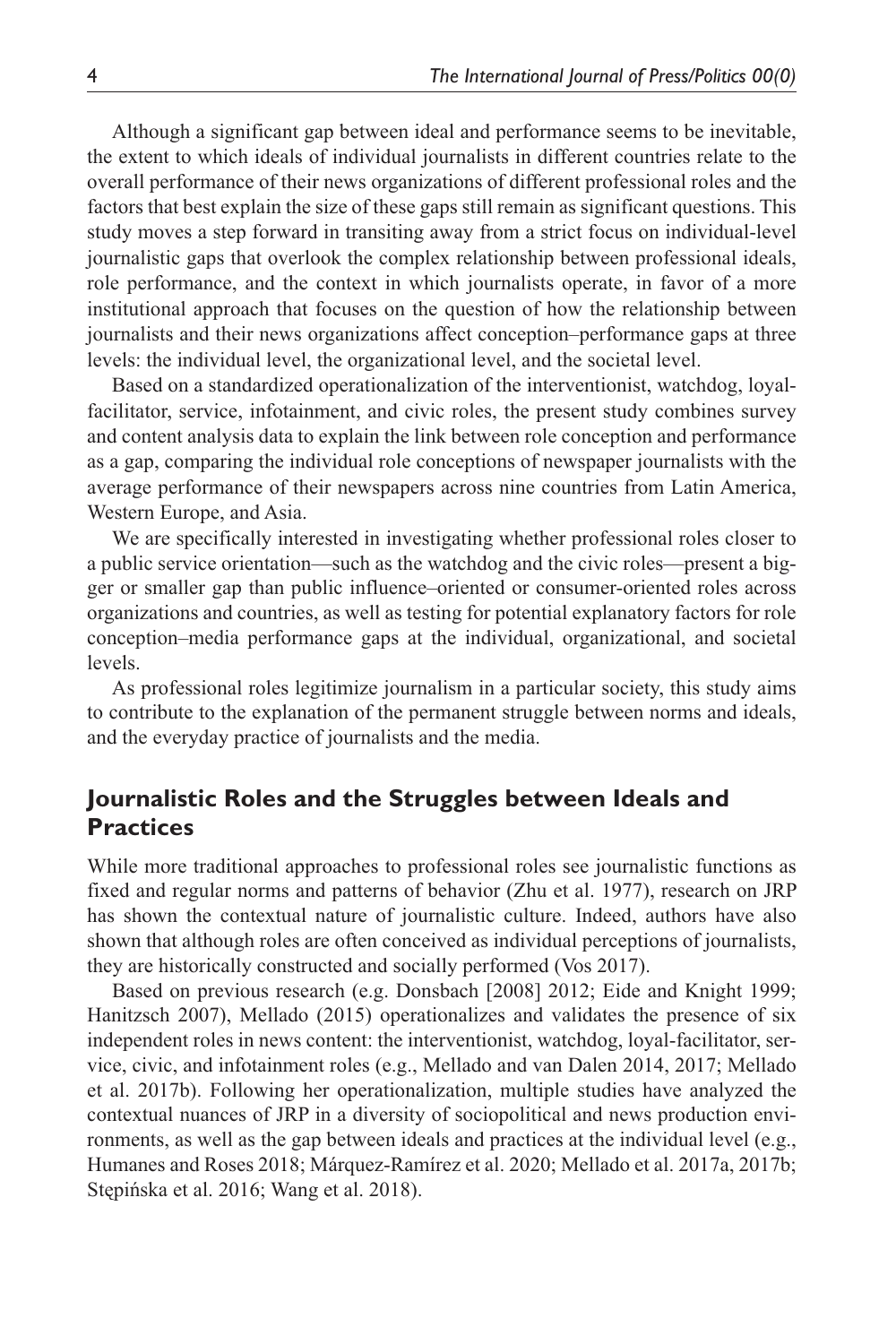These studies have supported the idea that professional roles are situational and sometimes conflicting sets of functions that can be combined in various ways across space and time. Several roles may be combined in a single story (Hallin and Mellado 2018; Lynch 2007; Mellado et al. 2017a), and it is not useful to divide professional roles into "good" and "bad" roles, as they can be mediated constantly depending on specific contexts (Mellado 2019).

## **Journalistic Conception–Media Performance Gaps**

Besides the overall finding that journalistic roles are affected by significant discrepancies between what journalists would deem important from a normative perspective, and what they actually perform in the news (e.g., Weischenberg et al. 2006), studies at the individual level have found that the gap is especially large in roles more closely related to the democratic function of the press, such as the watchdog and the civic roles (Mellado and van Dalen 2014; Oi et al. 2012; Roses and Humanes 2019). Nevertheless, we know less regarding the extent to which the size of the gap varies when comparing individual role conceptions and role performance at the level of media organizations.

To address the lack of empirical evidence on this matter, we pose the following research question:

**Research Question 1 (RQ1):** Does the size of the gap between individual journalists' ideals and the average performance of their news media organizations significantly vary across the interventionist, watchdog, civic, loyal, service, and infotainment roles?

Research has identified a wide range of characteristics that may influence the conception–performance gap (Mellado and van Dalen 2014; Skovsgaard et al. 2012; Tandoc et al. 2013). Most studies compare journalists' role ideals with their perceived role enactment or with the performance of a role in their individual news products. As the present study takes a more institutional approach by comparing journalists' role conceptions with their media organizations' role performance, we will focus on potential predictors that directly address the relationship between journalists and their news media institutions at the individual, organizational, and media system levels.

One of the potential determinants that previous studies have shown to affect journalistic practice in institutionalized contexts is the journalists' level of perceived autonomy, often defined as the personal "latitude that a practitioner has in carrying out his or her occupational duties" (Weaver et al. 2007: 70). This might vary across media systems (Hallin and Mancini 2004; Voltmer 2013) and from one news organization to another, depending on the nature of organizational routines, forms of ownership and organizational goals, the labor market, labor-management relations, and legal contexts, as when journalists are protected by conscience clauses from being forced to produce content that would violate their values.

Several potential determinants of the gap between ideals and professional practices refer to formalized and objective characteristics of the media, which could potentially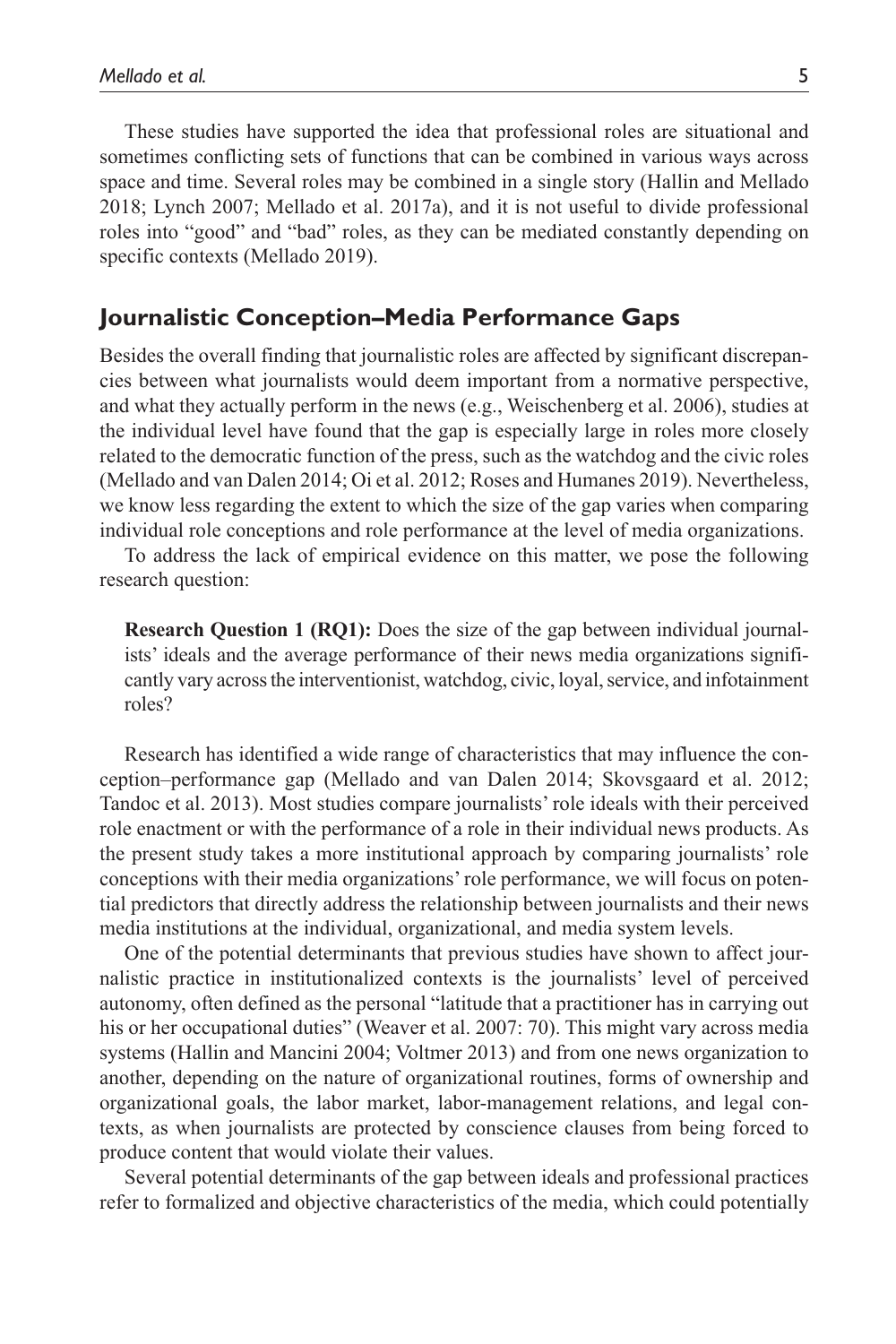affect how professional roles are performed (Schudson 2011). With regard to editorial policies, for example, there is reason to expect that the implementation of journalistic ideals in their professional practice would be affected by the existence of editorial codes of conduct that guide and regulate proper journalistic behavior. Although Reich and Hanitzsch (2013) did not find quantifiable effects of codified editorial rules on perceptions of journalistic autonomy, studies taking a more qualitative approach yielded more consistent findings indicating that established guiding principles in the newsroom increase conformity in that journalists internalize the guidelines imposed by their superiors (Breed 1955; Wyss 2003). Whether this conformity translates into an overall greater correspondence between journalistic role conceptions and media role performance is yet an open question and may depend on the specific ideals that are pursued by news organizations and journalists.

The conception–performance gap might also differ depending on the audience orientation of different news organizations, with elite and popular media establishing different editorial profiles that might be reflected in their media performance (Beam 2003; Strömbäck and van Aelst 2010). For example, studies have found that at the individual level, the conception–performance gap in consumer-oriented functions such as the infotainment or the service roles (Mellado and van Dalen 2014; Skovsgaard et al. 2012) is particularly likely to be affected by market orientation.

A third broadly investigated organizational variable in media and journalism research that potentially influences conception–performance gaps is media ownership (Shoemaker and Reese 2014). Although ownership types vary across countries and even media types, a widely accepted approach for the study of newspapers is to differentiate among private, corporate-owned, and state-owned newspaper companies. While private newspapers are usually less determined by economic pressures and tend to produce more substantive, issue-focused political news, newspapers publicly traded on the stock market put more emphasis on profit maximization at the expense of professional values and journalistic quality (Benson et al. 2018; Dunaway and Lawrence 2015; Hamilton 2004). Studies, however, have disagreed on the size and direction of the effect of both market orientation (Mellado and van Dalen 2014; Skovsgaard et al. 2012), and corporate/private ownership on journalistic roles across individual organizations (e.g. Benson et al. 2018; Henkel et al. 2019).

More clarity exists, although less often examined, about the effects of state ownership. Journalists working for state-owned media have been shown to perceive significantly more external political influences (Hanitzsch and Mellado 2011) and less professional autonomy (Reich and Hanitzsch 2013). In this sense, political imperatives imposed by the State could most strongly relate to roles that aim at public influence such as the interventionist and the loyal-facilitator roles (Mellado 2015).

Finally, cross-national comparative research suggests that the relationship between journalists and their media organizations is—potentially most strongly—affected by societal-level differences between countries (Hallin and Mancini 2004; Hanitzsch and Mellado 2011; Weaver et al. 2007). Most notably, the level of press freedom in a country is discussed as a major predictor determining media independence and journalistic autonomy from political and legal through to economic conditions (e.g., Freedom of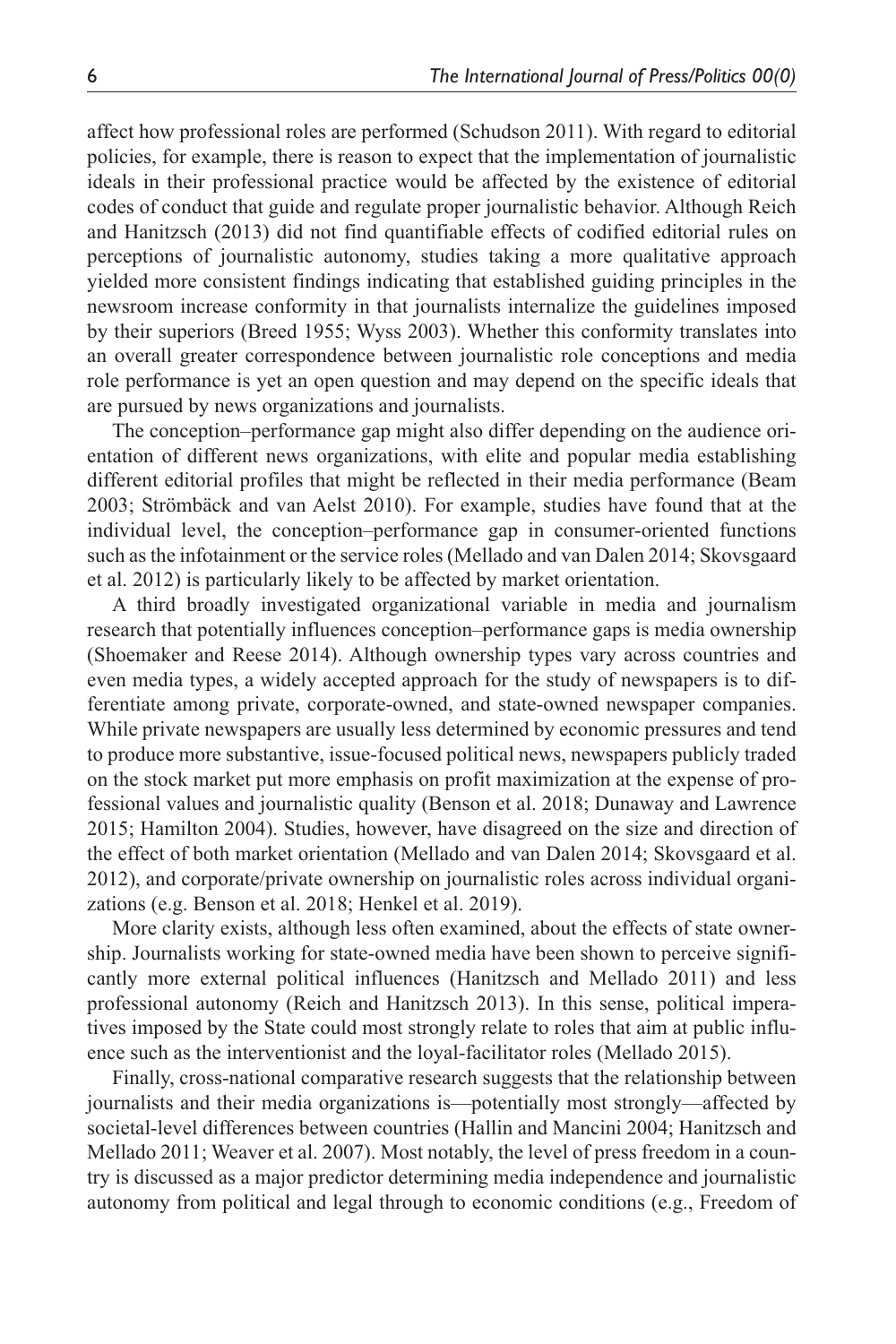the Press Index by Freedom House). Although some studies have found differences across countries regarding perceived level of influences in journalistic work (Hanitzsch and Mellado 2011), other studies have found little to no variation at the societal level (Ahva et al. 2017; Reich and Hanitzsch 2013; Xu and Jin 2017).

In light of the nested structure of our data, we can determine whether specific individual, organizational, and societal factors influence the conception–performance gap. Considering the lack of specific evidence that allows formal hypotheses regarding the influence of these factors in the gap between individual journalistic ideals and media role performance, we pose the following three research questions:

**Research Question 2 (RQ2):** Does individual perceived journalistic autonomy significantly influence the gap between journalists' role conceptions and the average role performance of their news media organizations across countries?

**Research Question 3 (RQ3):** Do codified editorial policies, ownership, and media audience orientation significantly affect the gap between journalists' role conceptions and the average role performance of their news media organizations across countries?

**Research Question 4 (RQ4):** Does the national level of press freedom have a significant effect on the gap between journalists' role conceptions and the average role performance of their news media organizations?

## **Method**

The study reports findings from the JRP cross-national project ([www.journalisticper](www.journalisticperformance.org)[formance.org](www.journalisticperformance.org)).

To address our research questions, we followed a two-stage research design. In a first stage, we measured journalistic role performance. We conducted a content analysis of newspapers in nine countries from Latin America, Western Europe, and Asia, based on standardized operationalizations of the watchdog, civic, interventionist, loyal-facilitator, infotainment, and service roles in journalism. As a second step, we conducted a survey on role conceptions among the journalists who wrote the stories included in the news sample.

## *Content Analysis*

We conducted a content analysis of the news published in the most important newspapers of Argentina, Brazil, Chile, China, Germany, Hong Kong, Ireland, Spain, and Switzerland. Two to five newspapers for each country were sampled, taking into account their size, scope, market orientation, ownership, political leaning, and level of influence, in a way that best represented the diversity and shape of their own national print media systems (see Table I in the Supplementary Information file). A stratifiedsystematic sample of two weeks from two consecutive years between 2012 and 2015 per country was selected. Within each selected sample, we considered all the news stories published in sections associated with the National Desk (*N* = 19,908).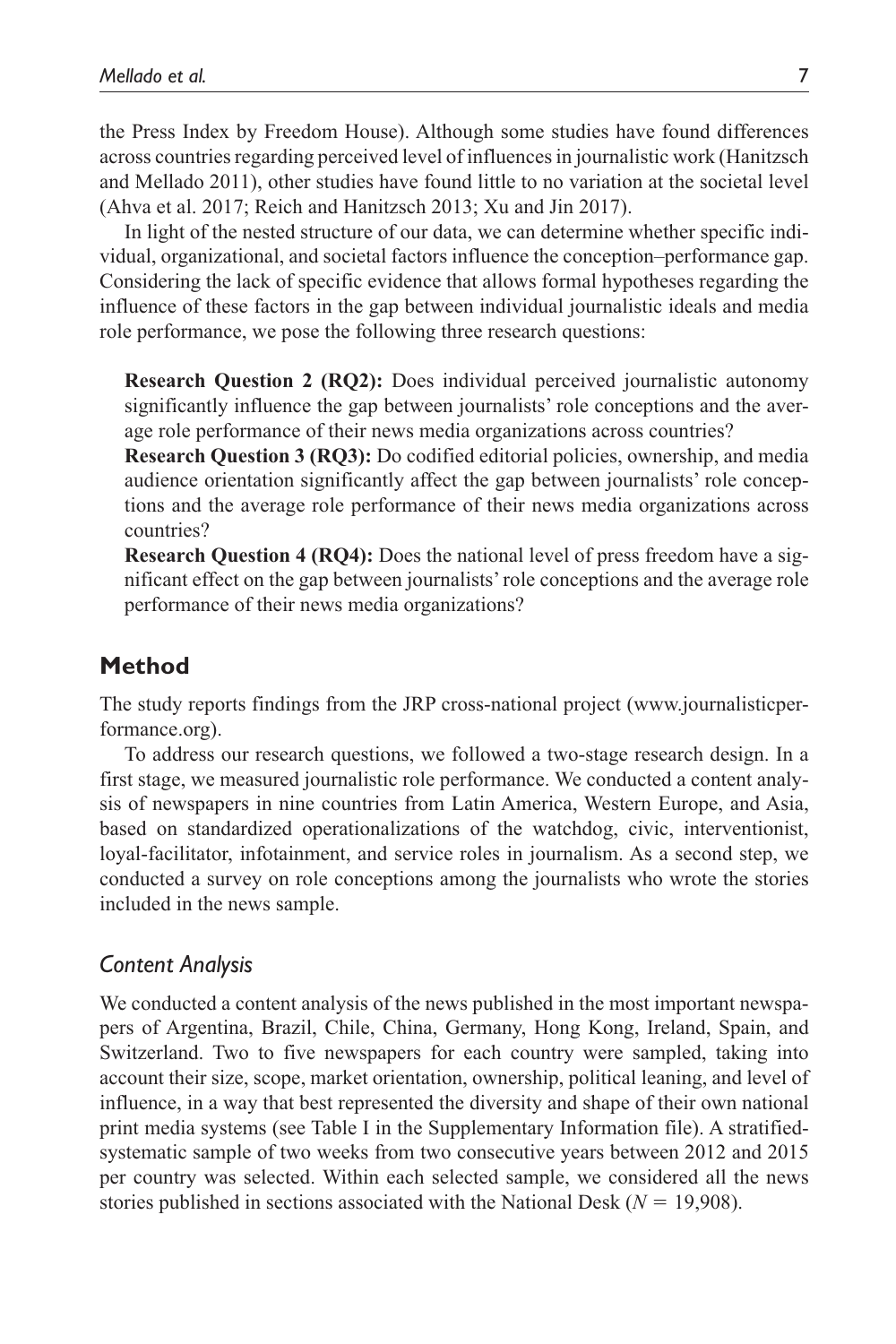In each country, independent coders were trained in the application of a common codebook containing operational definitions for each variable. Based on Krippendorf's alpha, final overall intercoder reliability between coders was at .78. Within-nation reliability scores ranged from .72 to .85.

The coding manual included variables that measure the performance of the six roles included in our study. The indicators were derived from the dimensions proposed and validated to measure professional roles in news content (Mellado 2015; Mellado and van Dalen 2017).

Each role was examined through the presence/absence of specific indicators in the news (see individual indicators, confirmatory factor analyses (CFAs), and global intercoder reliabilities in Table II in the Supplementary Information file).

Following CFA results, the items of each dimension were combined to form a final score for each role, ranging from 0 to 1. A higher score expressed a higher performance of a news item regarding the specific journalistic role, and vice versa. For descriptive purposes, we calculated the raw scores (sum of points divided by the total items in each role). Meanwhile, we used factor scores to run the rest of our analyses.

## *Survey*

To capture journalistic role conceptions, we surveyed the authors of the stories represented in the news sample. The surveys were conducted as Web-based questionnaires or face-to-face interviews. We sent all journalists who wrote more than three stories in our sample an invitation to participate in the study. In the end, 643 journalists completed the survey, yielding a global response rate of 35 percent, although with important differences between countries, ranging from 10.2 percent in Germany to 90 percent in Hong Kong.

The survey measured the importance that journalists gave to the six professional roles (role conception), rating statements on a five-point scale where 1 was *not important at all* and 5 was *extremely important.*

Different authors have made a case for future studies to translate abstract statements on role conceptions into specific and operationalized practices that may be easier to understand for journalists across cultures when they rate the importance of professional roles (Mellado et al. 2017a; Weischenberg et al. 2006). Following that call, the members of the project collaboratively designed most of the statements used to measure role conceptions by translating the indicators included in our content analysis into reporting practices that journalists were asked to rate in terms of their individual importance (see individual indicators, CFA analyses, and Cronbach's αs per role in Table II in the Supplementary Information file). We also included some specific normative items that have shown consistency across time and cultures from previous cross-national surveys among journalists (Hanitzsch et al. 2011; Weaver et al. 2007).

## *Predictors on the Conception–Performance Gap*

To examine effects on conception–performance gaps, we included variables connected to the professional autonomy of the journalists on three levels. At the individual level,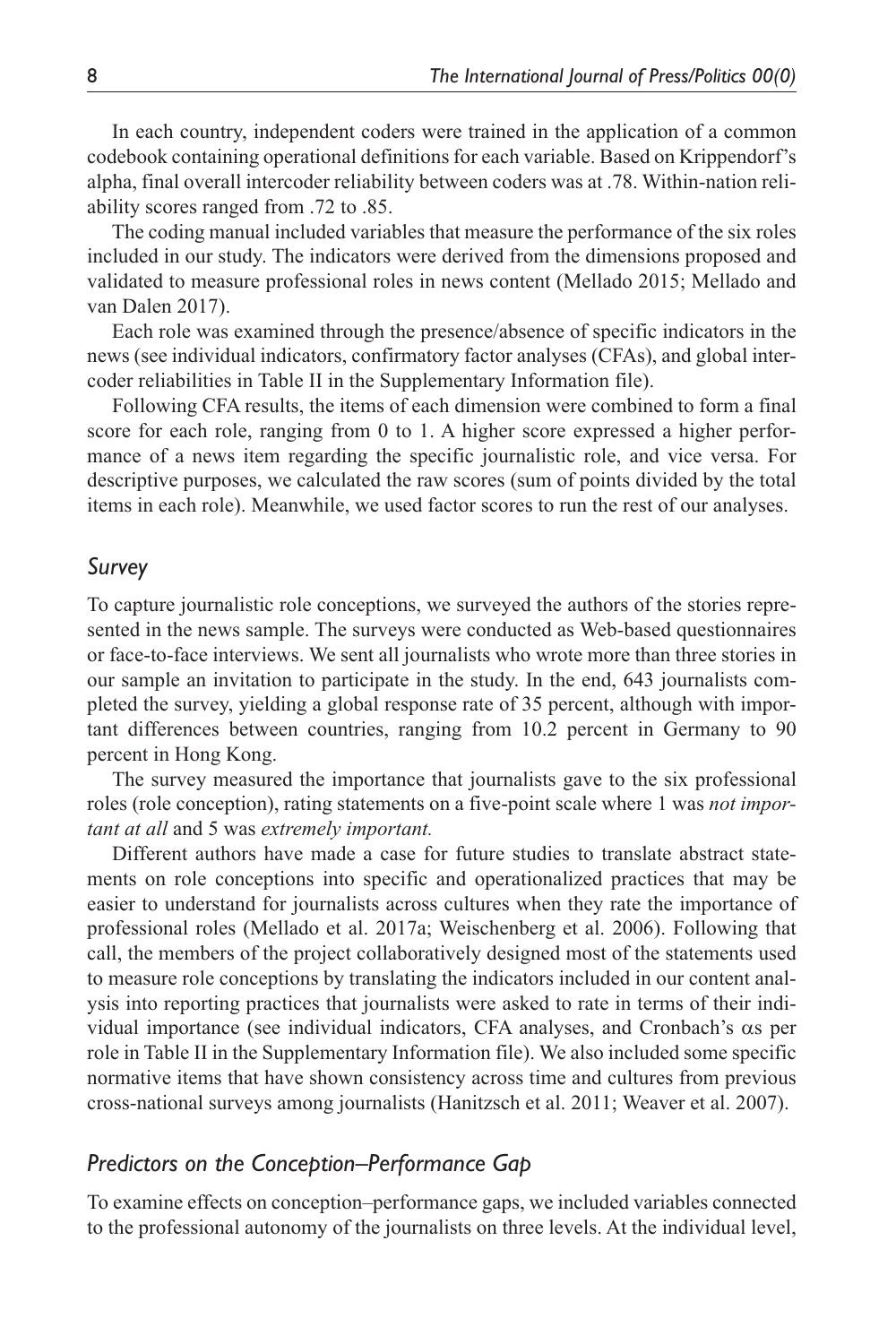we measured perceived autonomy by asking journalists to indicate their agreement (five-point scale, from *never* to *always*) with three statements associated with their professional autonomy: "When I have a good idea about a topic that I consider important, I always get it covered," "I have quite or a lot of freedom to select news stories on which I will work," and "I have quite or a lot of freedom to decide which aspects of a news story I should emphasize." These items were averaged to form an index of perceived individual autonomy ( $M = 3.60$ ,  $SD = 0.79$ , Cronbach's  $\alpha = .81$ ).

Three organizational-level factors were measured, each pertaining to characteristics of the specific newspapers that journalists worked for. The presence of *editorial codes of ethics* was measured by indicating whether the given newsroom implemented editorial codes of conduct that specified legitimate/illegitimate behavior  $(0 = no, 1 = yes)$ . *Media audience orientation* indicated whether media specifically address a politically interested audience (*elite press*) or a general mass audience (*popular press*). Finally, *media ownership* measured whether the journalists worked for newspapers owned and controlled by private group chains, single owners, or families (*private ownership*), by publicly traded corporations (*corporate ownership*), or by the State (*State ownership*).

At the media system level, the widely used *Freedom of the Press Index* published by Freedom House captured the political and economic freedom of the media systems included in this study. This *press freedom* index was included as the average rank that each country achieved during the fieldwork time (between 2012 and 2015). The index correlated highly with similar measures of press freedom, such as the Democracy Index, published by the Economist Intelligence Unit  $(r = -.94, p < .001)$ .

### *Analytical Strategy*

To analyze the size and direction of the gaps between journalists' role conception and media role performance, we compared each journalist's individual role conception with the average role performance of their respective organization. To this end, we first calculated the average score of each journalist based on their answers to the survey questions representing each role. Then, we calculated the average score of role performance for each media outlet with regard to each role, considering all the news stories from each specific outlet. Considering that the scales used to measure role performance were different from the scales measuring role conception, we recoded the average scores for role conception (ranging from 1 to 5) into ranges from 0 to 1. Finally, we calculated the absolute differences between the two, subtracting the average role performance score of each media outlet from the average role conception score of each journalist belonging to that outlet.<sup>1</sup> It should be noted that the absolute values of the "gap" scores have no substantive interpretation, as we have no way to know what level of presence of a particular role in news content would correspond to the journalists assignment of levels of importance. The focus of our analysis is on the relative sizes and directions of these gaps, and the factors that increase or decrease the gaps between journalists' ideals and the average performance of their news organizations.

Likewise, as our dependent variable, the "gap," is defined as the difference between two variables, factors that reduce the gap could do so either by increasing the performance of that role or by decreasing the priority assigned to it by journalists.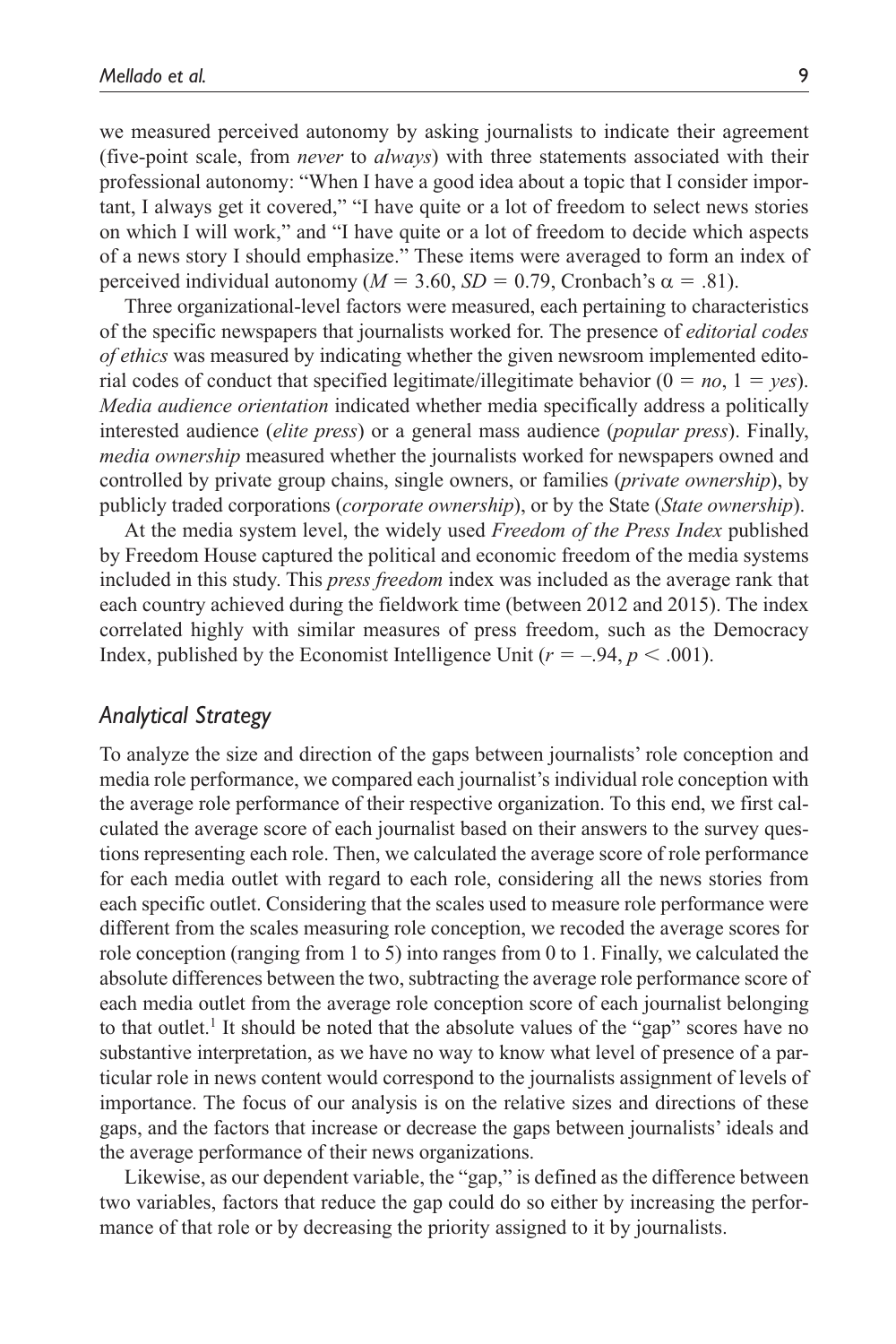|                   | M     | SD    | t      | df  | Þ     | Cohen's d | $r_{\rm v}$ Effect Size<br>Correlation |
|-------------------|-------|-------|--------|-----|-------|-----------|----------------------------------------|
| Watchdog          | 0.716 | 0.168 | 107.49 | 633 | .001  | 5.61      | .941                                   |
| Civic             | 0.740 | 0.156 | 119.08 | 631 | .001  | 6.35      | .953                                   |
| Interventionist   | 0.306 | 0.171 | 45.08  | 635 | ا 00. | 2.35      | .761                                   |
| Loyal-facilitator | 0.503 | 0.193 | 65.71  | 632 | .001  | 3.62      | .875                                   |
| Infotainment      | 0.500 | 0.187 | 67.79  | 638 | .001  | 3.65      | .877                                   |
| Service           | 0.663 | 0.178 | 94.16  | 635 | .001  | 5.18      | .933                                   |

**Table 1.** Average Gap between Journalists' Role Conceptions and Their Media Organizations' Role Performance.

# **Results**

# *Journalistic Conception–Media Performance Gaps across Roles and Countries*

According to our data, the roles that showed the largest gaps between individual journalists' ideals and the average role performance of their news media organizations (RQ1) were the more public service–oriented roles, such as the civic role,  $t(631)$  = 119.08,  $p < .001$ , Cohen's  $d = 6.35$ , and the watchdog role,  $t(633) = 107.49$ ,  $p <$ .001, Cohen's  $d = 5.61$ , as can be seen in Table 1. Journalists across countries give significantly more importance to public service–oriented roles than what their news media organizations actually perform in the news. The interventionist role showed the smallest gap,  $t(635) = 45.08$ ,  $p < .001$ , Cohen's  $d = 2.35$ , followed by the infotainment  $t(638) = 67.79$ ,  $p < .001$ , Cohen's  $d = 3.65$ , and the loyal-facilitator role,  $t(632)$  $= 65.71, p < .001, \text{Cohen's } d = 3.62.$ 

# *Multilevel Effects on Journalistic Conception–Media Performance Gaps*

To investigate institutional influences that may affect the gaps between journalists' role conception and media role performance on an individual, organizational, and societal level, multilevel models were conducted for each journalistic role. Each model contained three levels, with journalists being nested in their media organizations that, in turn, are nested in their respective countries. To account for individual, organizational, and societal differences in the size of the gaps, the random intercepts of the two higher levels were included in all models. Predictors were hierarchically included as fixed effects on the first (i.e., individual autonomy), second (i.e., editorial codes of ethics, media audience orientation, and media ownership), and third levels (i.e., press freedom). Each analysis started with an intercept-only model to account for the fact that institutional characteristics on the three levels are unequally distributed across the countries included in the present study. Hence, the intercept-only models help detect whether individual, organizational, and country differences occur before additional predictors are considered.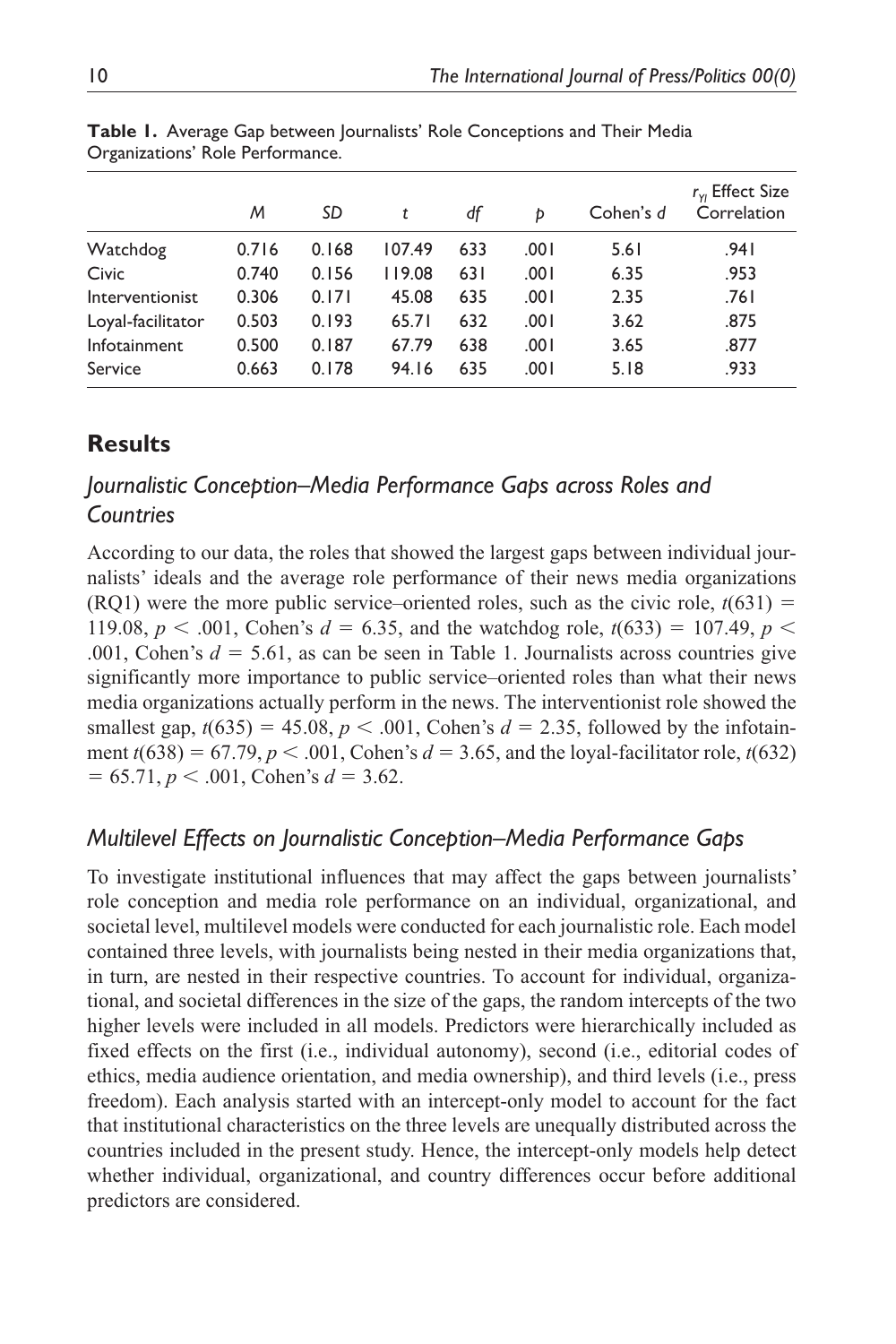The intercept-only models revealed that, across all six roles, the sizes of the gaps differed more clearly between journalists and between media organizations than between countries—reflecting a robust finding that does not considerably change after the inclusion of additional predictors (see *Covariance Parameters* in Tables 2–4).

Regarding institutional influences perceived at the individual level (RQ2), our analyses show that perceived autonomy had a positive effect on the gap between journalists' role conceptions and media role performance regarding the watchdog and the civic role across countries (see Table 2). In other words, journalists with higher levels of perceived journalistic autonomy showed a larger gap between role conception and role performance for both the watchdog role ( $b = .017$ ,  $p = .036$ ,  $\beta = .08$ ) and the civic role  $(b = .017, p = .031, \beta = .08)$ . As an increase or decrease of the gap can be due to differences in role conceptions, differences in media's role performance, or both (see Figure 1, 2, and Table III in the Supplementary Information file), post hoc variance analyses were conducted to further explore the effects of individual perceived journalistic autonomy on the watchdog and the civic gap. These additional analyses showed that journalists' perceived autonomy<sup>2</sup> did not affect role performance,  $F_{\text{Watchdog}}(2, 627)$  $= 0.03, p = .971; F_{\text{Civic}}(2, 627) = 1.62, p = .199$ , but that journalists with lower levels of perceived autonomy indicated a significantly lower importance of the watchdog and the civic roles,  $F_{\text{Watchdog}}(2, 625) = 14.69, p < .001, \eta_p^2 = .045; F_{\text{Civic}}(2, 622) = 16.63,$  $p < .001$ ,  $\eta_p^2 = .051$ , which resulted in smaller gaps between conception and performance. Journalists who felt more autonomous in their professional work, in contrast, also perceived the watchdog and the civic role as more important, while the role performance of their news organizations remained unaffected, leading to larger gaps for these roles among journalists with higher perceived autonomy,  $F_{\text{Watchdog}}(2, 625) = 13.73, p <$ .001,  $\eta_p^2 = .042$ ;  $F_{\text{Civic}}(2, 622) = 15.87, p < .001, \eta_p^2 = .049$ .

At the organizational level, addressing RQ3, our data show that the existence of binding editorial policies in the newsroom affected the interventionist and the infotainment gaps.

For the interventionist role, the conception–performance gap was smaller if binding editorial policies on journalistic ethics existed ( $b = -.114$ ,  $p = .006$ ,  $\beta = .26$ ), indicating greater accordance between individual journalists role ideals and the overall performance of their media organizations in the presence of established editorial standards (see Table 3).

More specifically, post hoc analyses revealed that the existence of ethical codes in the newsroom significantly increased role performance toward a more neutral reporting style,  $F(1, 628) = 31.54$ ,  $p < .001$ ,  $\eta_p^2 = .048$ , while they did not have a significant impact on journalists' role conceptions,  $F(1, 627) = 0.01$ ,  $p = .941$ . In other words, effects of binding editorial policies in the newsroom on the size of the gap between interventionist conception and performance,  $F(1, 627) = 4.60$ ,  $p = .032$ ,  $\eta_p^2 = .007$ , can mainly be attributed to differences in role performance, with newspapers with established editorial codes of ethics leaning significantly more toward the detached observer role, while newspapers without codified editorial rules tended more toward interventionism (see Figure 1, 2, and Table III in the Supplementary Information file).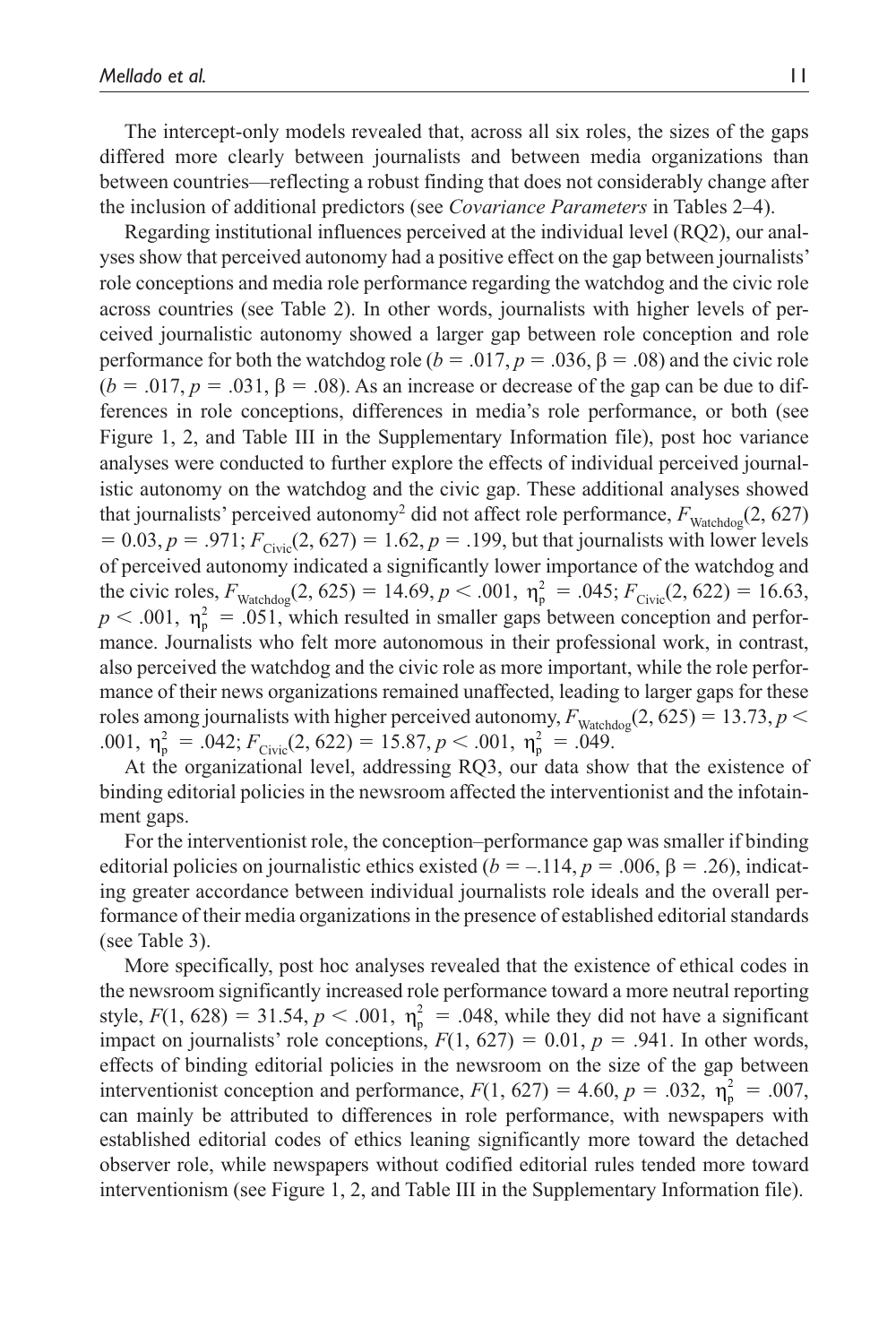|                                                                                                                                                                                  |               |                            | Watchdog                                   |                   |           |                  | Civic                                   |                  |
|----------------------------------------------------------------------------------------------------------------------------------------------------------------------------------|---------------|----------------------------|--------------------------------------------|-------------------|-----------|------------------|-----------------------------------------|------------------|
|                                                                                                                                                                                  |               | $\sim$                     | ω                                          | 4                 |           | $\sim$           |                                         | 4                |
| Fixed Effects                                                                                                                                                                    |               |                            |                                            |                   |           |                  |                                         |                  |
| Intercept                                                                                                                                                                        | <b>731***</b> | $.667***$                  | <b>721***</b>                              | $.727***$         | 742***    | $.680***$        | .702 ***                                | 1698***          |
| Individual Autonomy                                                                                                                                                              |               | 710.                       | $-017$                                     | 710.              |           | $-017$           | $\frac{1}{2}$                           | $\frac{7}{10}$   |
|                                                                                                                                                                                  |               | $(p = .034,$<br>$0 = .08)$ | $(p = .036,$ B= .08)                       | $(p = .037, 08)$  |           | $(p = .027, 08)$ | $(p = .031,$<br>$\beta = .08)$          | $(p = .032, 08)$ |
|                                                                                                                                                                                  |               |                            |                                            |                   |           |                  |                                         |                  |
| Editorial Codes of Ethics                                                                                                                                                        |               |                            | 012                                        | $\equiv$          |           |                  | $-0.007$                                | $-007$           |
|                                                                                                                                                                                  |               |                            |                                            |                   |           |                  |                                         |                  |
|                                                                                                                                                                                  |               |                            | $-0.54^{\dagger}$                          | $-0.54^{\dagger}$ |           |                  | $-0.07$                                 | $-0.07$          |
|                                                                                                                                                                                  |               |                            |                                            |                   |           |                  |                                         |                  |
|                                                                                                                                                                                  |               |                            | $-011$                                     | $\frac{1}{2}$     |           |                  | .020                                    | 020              |
|                                                                                                                                                                                  |               |                            |                                            |                   |           |                  |                                         |                  |
| $(0 = \mathsf{No})$<br>Elite Press<br>$(0 = \mathsf{Popular\ Press})$<br>Private Ownership<br>$(0 = \mathsf{Corporate\ Ownership})$<br>State Ownership $(0 = \mathsf{Corporate\$ |               |                            | $-105^{\dagger}$                           | $-0.06$           |           |                  | $-0.44$                                 | $-0.56$          |
|                                                                                                                                                                                  |               |                            |                                            |                   |           |                  |                                         |                  |
| Press Freedom Rank                                                                                                                                                               |               |                            |                                            | $-0.001$          |           |                  |                                         | $\overline{5}$   |
| Covariance Parameters (ID)                                                                                                                                                       |               |                            |                                            |                   |           |                  |                                         |                  |
| Residual                                                                                                                                                                         | ****610       | ***910.                    | ***010.                                    | ****610           | $.016***$ | $.016***$        | $.016***$                               | $.016***$        |
| Intercept Newspaper                                                                                                                                                              | $.005**$      | $.004**$                   | $.004**$                                   | $.004**$          | $.004**$  | $.004**$         | $.004*$                                 | $.004*$          |
| Intercept Country                                                                                                                                                                | .003          | 003                        | $\overline{5}$                             | $\overline{5}$    | .002      | .002             | $\overline{5}$                          | $\overline{5}$   |
| Estimated Grand Mean (based on model with<br>best model fit)                                                                                                                     |               |                            | $M = .729$ ; SE = .02; 95% CI [.679; .779] |                   |           | $\frac{1}{2}$    | $.740;$ SE = $.02;$ 95% CI [.696; .785] |                  |
| $-211$                                                                                                                                                                           | $-663.91$     | $-666.43$                  | $-671.96$                                  | $-671.99$         | $-749.03$ | $-751.24$        | $-753.34$                               | $-753.37$        |
|                                                                                                                                                                                  | $-655.91$     | $-656.43$                  | $-653.96$                                  | $-651.99$         | $-741.03$ | $-741.24$        | $-735.34$                               | $-733.37$        |

Table 2. Multilevel Models of Individual, Organizational, and Media System Effects on Public Service-Oriented Gaps (Unstandardized<br>Codesistency **Table 2.** Multilevel Models of Individual, Organizational, and Media System Effects on Public Service–Oriented Gaps (Unstandardized Coefficients). *Note.* CI = confidence interval; ID = the covariance type used in the MLMs (one random effect was estimated at each of the higher levels); LL = log likelihood; AIC = Akaike .<br>0 ò Note. ⊂I = comidence interva; i D = the covariance type used in the l'iLl'is (one random<br>information criterion. Bold values signify where the predictors had an effect of p < .05.<br>†p < .10. \* p < .05. \*\*p < .01. \*\*\*p < .00 information criterion. Bold values signify where the predictors had an effect of *p* < .05. †*p* < .10. \* *p* < .05. \*\**p* < .01. \*\*\**p* < .001.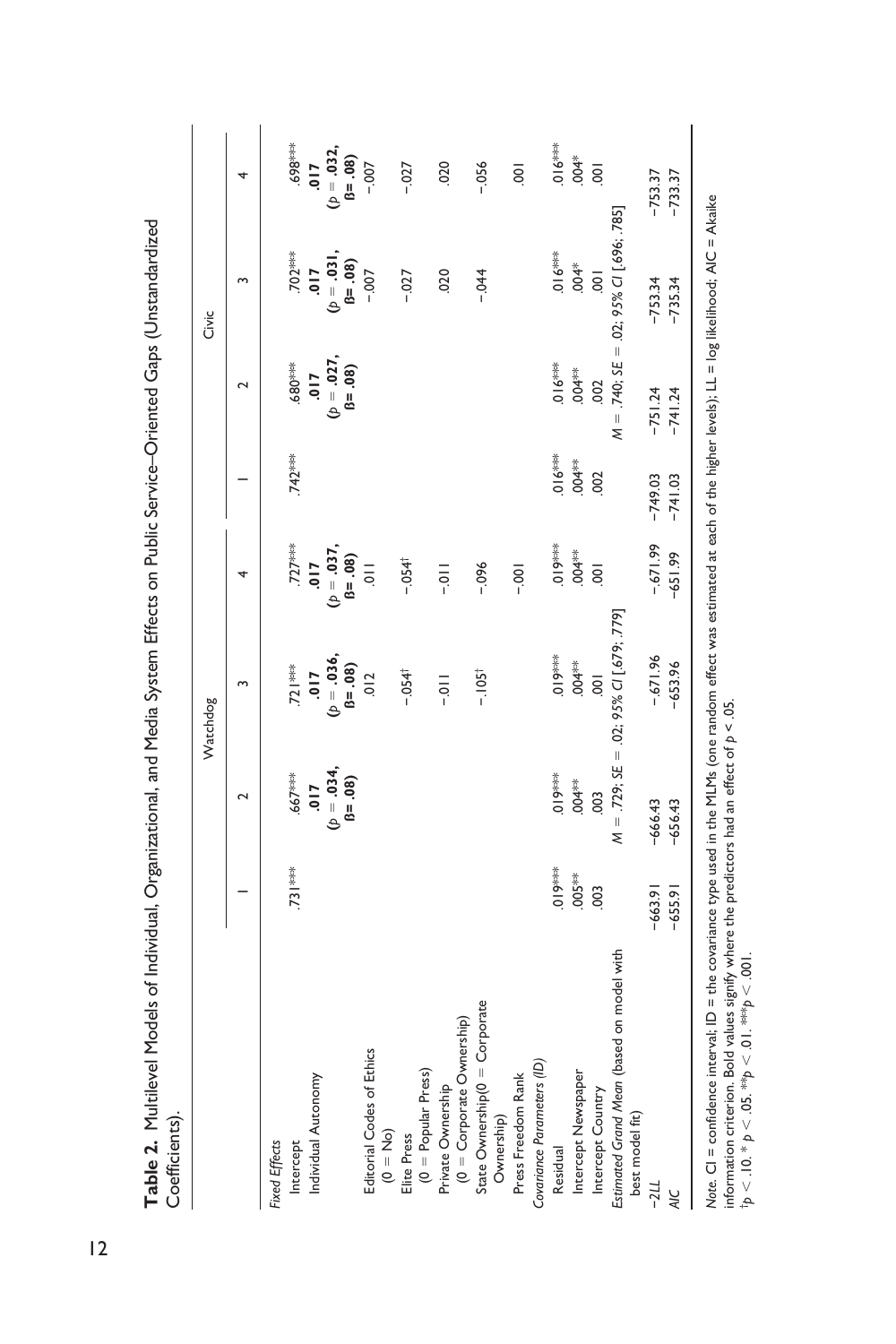|                                                                                                                                                                                                                                |           |               | Interventionist                                    |                                             |           |           | Loyal-Facilitator                          |                |
|--------------------------------------------------------------------------------------------------------------------------------------------------------------------------------------------------------------------------------|-----------|---------------|----------------------------------------------------|---------------------------------------------|-----------|-----------|--------------------------------------------|----------------|
|                                                                                                                                                                                                                                |           | $\sim$        | m                                                  | 4                                           |           | $\sim$    | m                                          | 4              |
| Fixed Effects                                                                                                                                                                                                                  |           |               |                                                    |                                             |           |           |                                            |                |
|                                                                                                                                                                                                                                | $.278***$ | $.241***$     | $.313***$                                          | $358***$                                    | $463***$  | $.443***$ | .439***                                    | $409***$       |
| Intercept<br>Individual Autonomy                                                                                                                                                                                               |           | $\frac{1}{2}$ | $\frac{1}{2}$                                      | $\frac{2}{10}$                              |           | 005       | 006                                        | 007            |
|                                                                                                                                                                                                                                |           |               | $-114$                                             | $-114$                                      |           |           | $-0.054$                                   | $-0.056$       |
|                                                                                                                                                                                                                                |           |               |                                                    | $(p = .006, B = .26)$ $(p = .006, B = .26)$ |           |           |                                            |                |
|                                                                                                                                                                                                                                |           |               | .026                                               | 025                                         |           |           | $\frac{8}{10}$                             | $\frac{1}{2}$  |
|                                                                                                                                                                                                                                |           |               |                                                    |                                             |           |           |                                            |                |
|                                                                                                                                                                                                                                |           |               | $-0.43$                                            | $-0.045$                                    |           |           | $-0.003$                                   | $-0.003$       |
|                                                                                                                                                                                                                                |           |               |                                                    |                                             |           |           |                                            |                |
|                                                                                                                                                                                                                                |           |               | .142                                               | .162                                        |           |           | .216                                       | .172           |
| Editorial Codes of Ethics<br>$(0 = No)$<br>Elite Press<br>$(0 = Popular Press)$<br>Private Ownership<br>$(0 = Copvare Omership)$<br>State Ownership<br>State Ownership<br>$(0 = Copvare Omership)$<br>$(0 = Copvare Omership)$ |           |               |                                                    | $(p = .016, 6 = .38)$ $(p = .010, 6 = .43)$ |           |           | $(p = .001,$                               | $(p = .009, )$ |
|                                                                                                                                                                                                                                |           |               |                                                    |                                             |           |           | $(15 - 3)$                                 | $(14. - 8)$    |
| Press Freedom Rank                                                                                                                                                                                                             |           |               |                                                    | $-0.006$                                    |           |           |                                            | 005            |
| Covariance Parameters (ID)                                                                                                                                                                                                     |           |               |                                                    |                                             |           |           |                                            |                |
| Residual                                                                                                                                                                                                                       | $.020***$ | $.020***$     | $.020***$                                          | $.020***$                                   | $.025***$ | $.025***$ | $.025***$                                  | $.025***$      |
| Intercept Newspaper                                                                                                                                                                                                            | $.003*$   | $.002*$       | $\overline{8}$                                     | $\overline{8}$                              | $.004*$   | $.004*$   | $.003*$                                    | $.003*$        |
| Intercept Country                                                                                                                                                                                                              | 007       | 007           | .009                                               | 600                                         | 006       | 007       | $\overline{8}$                             | $\overline{5}$ |
| Estimated Grand Mean                                                                                                                                                                                                           |           |               | $M = .305;$ $SE = .03;$ $95\%$ $CI$ $[.227; .384]$ |                                             |           |           | $M = .494; SE = .02; 95\% CI$ [.451; .538] |                |
| best<br>(based on model with<br>model fit)                                                                                                                                                                                     |           |               |                                                    |                                             |           |           |                                            |                |
| $-21L$                                                                                                                                                                                                                         | $-619.02$ | $-617.30$     | $-631.52$                                          | $-632.20$                                   | $-474.50$ | $-476.70$ | $-491.98$                                  | $-493.14$      |
|                                                                                                                                                                                                                                | $-611.02$ | $-607.30$     | $-613.52$                                          | $-612.20$                                   | $-466.50$ | $-466.70$ | $-473.98$                                  | $-473.14$      |

Table 3. Multilevel Models of Individual, Organizational, and Media System Effects on Public Influence–Oriented Gaps (Unstandardized<br>Codificients R Volume in Derenthesses) **Table 3.** Multilevel Models of Individual, Organizational, and Media System Effects on Public Influence–Oriented Gaps (Unstandardized Coefficients, β Values in Parentheses).

Note. CI = confidence interval; ID = the covariance type used in the MLMs (one random effect was est<br>AIC = Akaike information criterion. Bold values signify where the predictors had an effect of p < ,05.<br>†p < ,10. \* p < AIC = Akaike information criterion. Bold values signify where the predictors had an effect of *p* < .05. †*p* < .10. \* *p* < .05. \*\**p* < .01. \*\*\**p* < .001.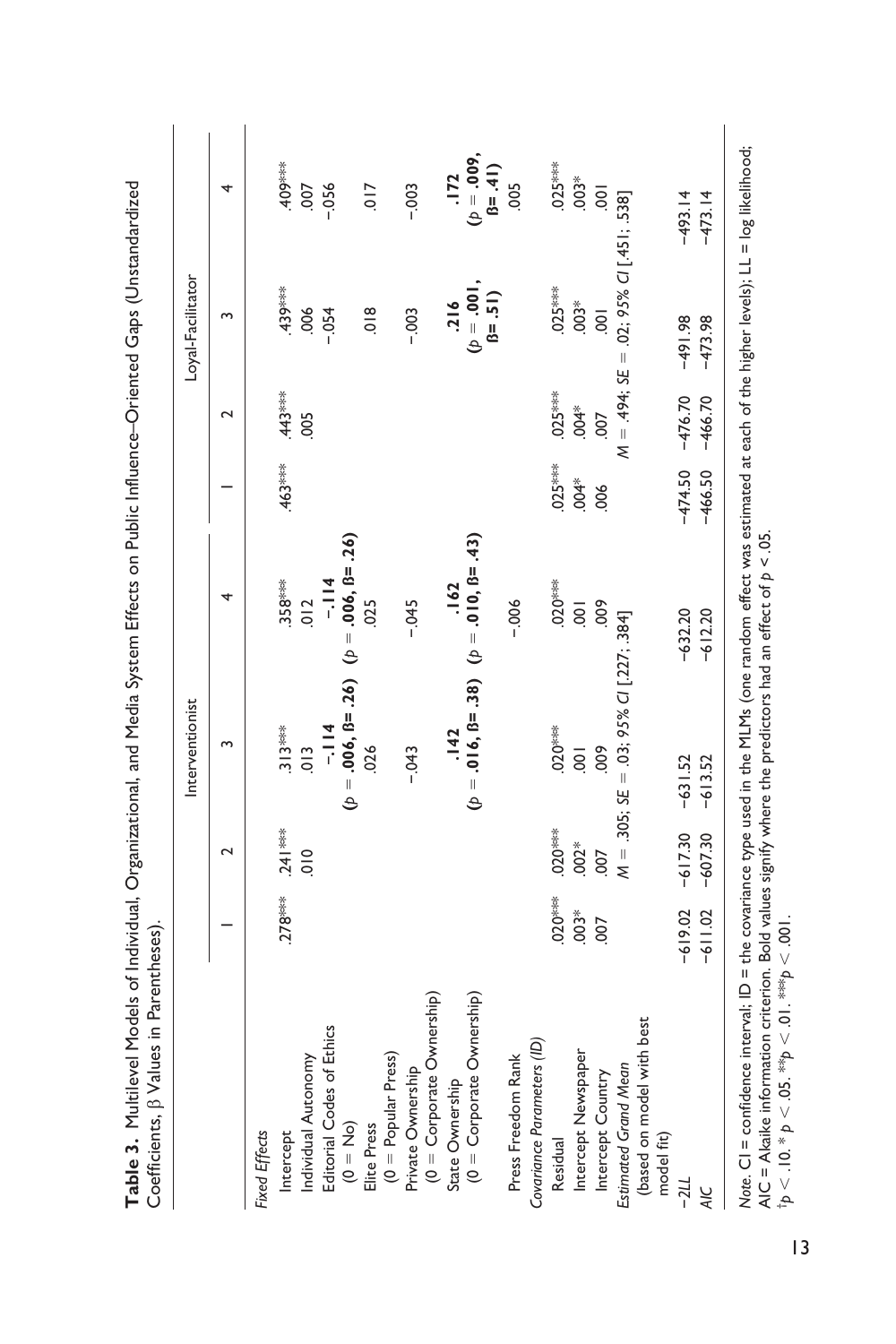|                                                                                                                                                                |                     |                | Infotainment                                     |                |                |                                | Service                                            |                                             |
|----------------------------------------------------------------------------------------------------------------------------------------------------------------|---------------------|----------------|--------------------------------------------------|----------------|----------------|--------------------------------|----------------------------------------------------|---------------------------------------------|
|                                                                                                                                                                |                     | 2              |                                                  | 4              |                | 2                              | $\sim$                                             | 4                                           |
| Fixed Effects                                                                                                                                                  |                     |                |                                                  |                |                |                                |                                                    |                                             |
| Intercept                                                                                                                                                      | $.477***$           | $.452***$      | $.321***$                                        | $.303***$      | $.657***$      | $\frac{1}{2}$<br>$\frac{1}{2}$ | $.567***$                                          | $.545***$                                   |
| Individual Autonomy                                                                                                                                            |                     | $\overline{5}$ | 006                                              | 006            |                | 012                            | $\frac{5}{10}$                                     | $rac{6}{10}$                                |
| Editorial Codes of Ethics                                                                                                                                      |                     |                | .077                                             | .077           |                |                                | $\overline{6}$                                     | 062                                         |
| $(0 - N)$                                                                                                                                                      |                     |                | $(p = .045,$                                     | $(p = .042,$   |                |                                |                                                    |                                             |
|                                                                                                                                                                |                     |                | (91.16)                                          | $(91. - 8)$    |                |                                |                                                    |                                             |
| Elite Press                                                                                                                                                    |                     |                | .032                                             | $\overline{a}$ |                |                                | $-0.84$                                            | $-0.083$                                    |
| $(0 = Popular Press)$                                                                                                                                          |                     |                |                                                  |                |                |                                |                                                    | $(p = .003, B = .19)$ $(p = .004, B = .19)$ |
| Private Ownership                                                                                                                                              |                     |                | 056                                              | 053            |                |                                | 057                                                | 058                                         |
| $(0 =$ Corporate Ownership)                                                                                                                                    |                     |                |                                                  |                |                |                                |                                                    |                                             |
| State Ownership                                                                                                                                                |                     |                | $.095^{\dagger}$                                 | .066           |                |                                | $-0.51$                                            | 030                                         |
| $(0 =$ Corporate Ownership)                                                                                                                                    |                     |                |                                                  |                |                |                                |                                                    |                                             |
| Press Freedom Rank                                                                                                                                             |                     |                |                                                  | 003            |                |                                |                                                    | $\frac{1}{2}$                               |
| Covariance Parameters (ID)                                                                                                                                     |                     |                |                                                  |                |                |                                |                                                    |                                             |
| Residual                                                                                                                                                       | 029***              | $.029***$      | $.029***$                                        | $.029***$      | $.026***$      | $.026***$                      | $.026***$                                          | $.026***$                                   |
| Intercept Newspaper                                                                                                                                            | $.004*$             | $.005**$       | $.004**$                                         | $.004***$      | $.004*$        | $.004*$                        | $.002*$                                            | $.002*$                                     |
| Intercept Country                                                                                                                                              | 002                 | .002           | 000                                              | .000           | $\overline{5}$ | $\overline{8}$                 | .002                                               | .002                                        |
| Estimated Grand Mean                                                                                                                                           |                     |                | $M = .477;$ $SE = .02;$ $95\%$ CI $[-433; .522]$ |                |                |                                | $M = .657; SE = .02; 95\% \text{ CI}$ [.615; .699] |                                             |
| (based on model with best<br>model fit)                                                                                                                        |                     |                |                                                  |                |                |                                |                                                    |                                             |
| $-2LL$                                                                                                                                                         | $-410.87$ $-405.76$ |                | $-412.25$                                        | $-412.82$      | $-468.93$      | $-467.65$                      | $-478.78$                                          | $-479.09$                                   |
| <b>AIC</b>                                                                                                                                                     | $-402.87$           | $-395.76$      | $-394.25$                                        | $-392.82$      | $-460.93$      | $-457.65$                      | $-460.78$                                          | $-459.09$                                   |
| Note. CI = confidence interval; ID = the covariance type used in the MLMs (one random effect was estimated at each of the higher levels); LL = log likelihood; |                     |                |                                                  |                |                |                                |                                                    |                                             |

AIC = Akaike information criterion. Bold values signify where the predictors had an effect of  $p < .05$ .<br><sup>1</sup>p  $< .10. * p < .05.$  \*\*p  $< .01.$ \*\*\*p  $< .001.$ AIC = Akaike information criterion. Bold values signify where the predictors had an effect of *p* < .05. †*p* < .10. \* *p* < .05. \*\**p* < .01. \*\*\**p* < .001.

14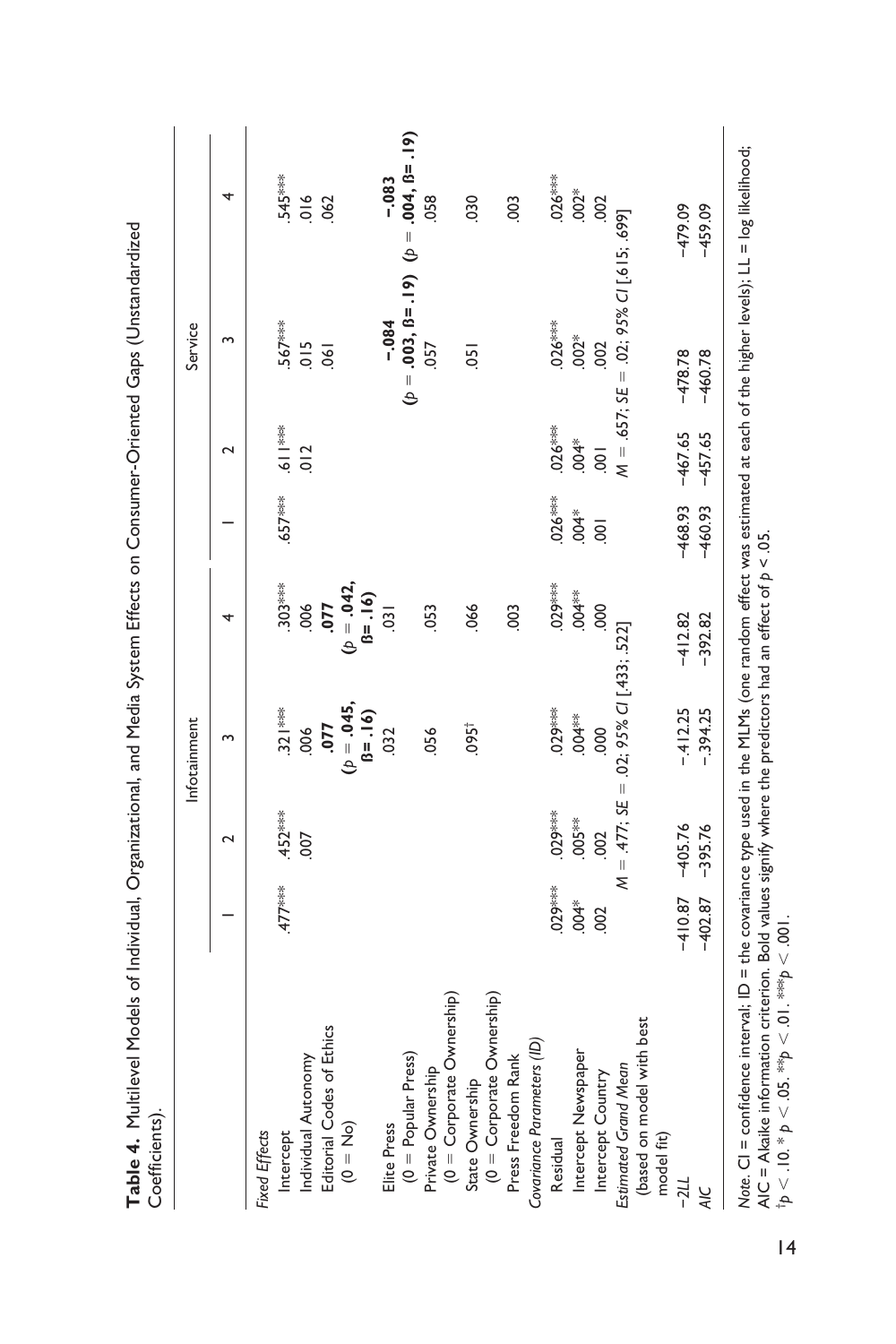Codified editorial policies also had a significant impact on the infotainment role, but in a different direction (see Table 4), indicating that the existence of binding ethical codes increased rather than decreased the gap between role conception and role performance  $(b = .077, p = .045, \beta = .16)$ . This increasing effect on the gap was mainly due to ethical codes decreasing media's role performance on infotainment,  $F(1, 628)$  = 34.77,  $p < .001$ ,  $\eta_p^2 = .052$ , while not affecting journalists' role conceptions,  $F(1, 0)$  $625$ ) = 3.36,  $p = 0.067$ . Hence, infotainment was less pronounced in media organizations with codified editorial rules, although their journalists attach similar relevance to infotainment as their colleagues from outlets without editorial codes,  $F(1, 625)$  = 9.38,  $p = .002$ ,  $\eta_p^2 = .015$ .

Regarding media audience orientation (RQ3), the likewise consumer-oriented service role showed a significant effect of market orientation on the conception– performance gap, with a smaller gap emerging in elite newspapers compared with popular newspapers ( $b = -.084$ ,  $p = .003$ ,  $\beta = .19$ ). In elite newspapers, the service role was not only less pronounced in actual news coverage compared with popular newspapers,  $F(1, 628) = 31.26$ ,  $p < .001$ ,  $\eta_p^2 = .047$ , but journalists working for elite newspapers also perceived the service role as significantly less important,  $F(1, 627) = 14.69$ ,  $p < .001$ ,  $\eta_p^2 = .023$ , thereby showing a smaller infotainment gap than journalists working for popular newspapers,  $F(1, 627) = 11.41$ ,  $p < .001$ ,  $\eta_p^2 = .018$ . The infotainment role, instead, did not show any significant effect of this organizational factor.

The interventionist and the loyal-facilitator roles were found to be mainly affected by media ownership (see Table 3). Regarding both the interventionist role ( $b = .142$ , *p* = .016,  $\beta$  = .38) and the loyal role (*b* = .216, *p* = .001,  $\beta$  = .52), the gaps were larger if newspapers were owned by the State than by corporations, while private ownership did not show any significant effects on the size of the gaps, if compared with corporate ownership (RQ3). Journalists in State-owned news organizations attached significantly more importance to both roles,  $F_{\text{Interventional}}(2, 627) = 30.74, p < .001,$  $\eta_{p}^{2} = .089; F_{\text{Logal}}(2, 624) = 14.51, p < .001, \eta_{p}^{2} = .044$ , while their media organizations differed significantly, but at a lower level from other ownership types in terms of the performance of these roles,  $F_{\text{Interyentionist}}(2, 628) = 61.82, p < .001, \eta_{\text{p}}^2 = .164;$  $F_{\text{Loyal}}(2, 628) = 41.16, p < .001, \eta_{\text{p}}^2 = .116$ , thereby leading to larger conception– performance gaps in State-owned media,  $F_{\text{Interventional}}(2, 627) = 8.59, p < .001, \eta_{p}^{2} =$ .027;  $F_{\text{Loyal}}(2, 624) = 15.77, p < .001, \eta_{p}^{2} = .048.$ 

At the media system level, although role conception and performance vary significantly across countries, and the level of press freedom had an influence on both, it did not affect the gap between individual journalists ideals and the average performance of their news media organizations for any of the six analyzed roles,  $p > .25$  (RQ4).

### **Discussion and Conclusion**

The main goal of our study was to investigate the gap between individual role conceptions and the average role performance of journalists' newspapers in nine countries from Europe, Asia, and Latin America, examining the size of the gap for the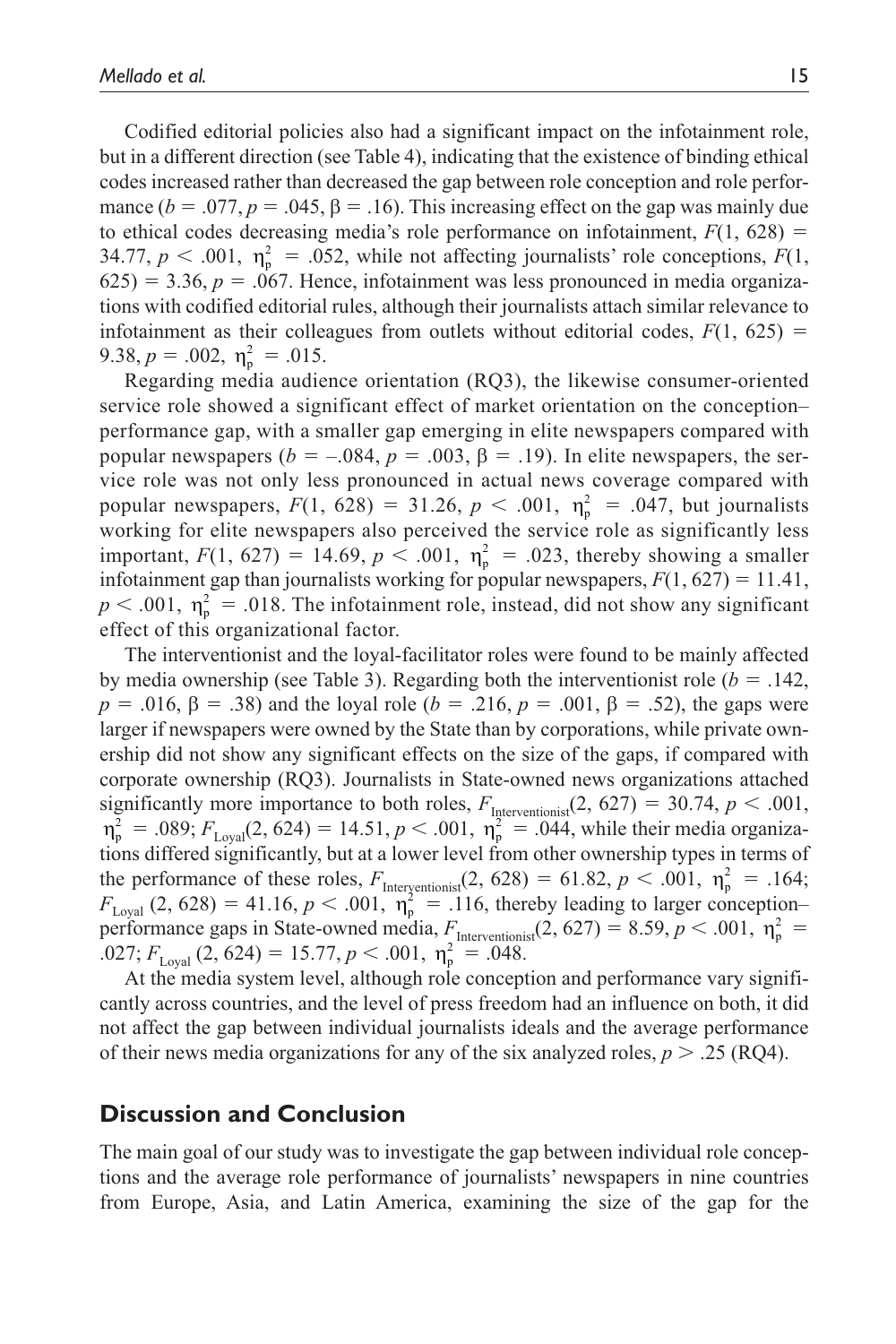interventionist, watchdog, loyal-facilitator, civic, infotainment, and service roles, and testing for potential explanatory factors at the individual, organizational, and societal level.

The credibility and social responsibility of journalism is a major subject of debate today, both in the public realm and in academia. As Waisbord (2013) points out, these debates are driven by changes in media industries that have undermined the conditions for traditional models of professionalism, by patterns of globalization that have created hybrid journalism cultures, and by blurred boundaries of the profession in an era of change in the media ecology. Investigating the relationship between journalistic ideals and role performance at the institutional level, and the factors that increase or decrease discrepancies between ideals and performance, is one way to provide empirical evidence that bears on these debates about the journalistic professionalism in the contemporary world.

First, our results revealed that the extent to which journalists' role conceptions match actual media performance across countries significantly differs depending on the role under examination. The greatest discrepancies between professional ideals and media role performance occur in the roles that are most important for defining the relationship between the media system, the political system, and the citizenry. Hence, the civic and the watchdog roles showed the largest gaps.

Our results also offer significant evidence that, across all six analyzed roles, the size of the gaps differed more clearly between journalists and between media organizations, than among countries, with the gap between journalistic ideals and media performance manifesting in different ways depending on different factors. Among the institutional predictors analyzed for this study, ownership, codified editorial policies, and media audience orientation are the ones that best explained the gap between individual role conceptions and media role performance.

Regarding the existence of binding editorial policies, the direction of the effect was contingent on the specific role predicted: While the infotainment gap was larger in newsrooms with established editorial policies, the interventionist gap was smaller in the same newsrooms. Regarding the interventionist role, our findings hold particular implications for journalists as neutral disseminators of political information: As the interventionist role is one side of the "journalistic voice" unidimensional structure, the negative effect of binding editorial rules on this gap does not only apply to interventionism but also to its opposing face, that is, the ideal to report in a neutral and impartial fashion. As editorial policies more likely address ideals of neutrality than of active subjectivity in news coverage (Wyss 2003), our finding reflects a persistent prevalence of the disseminator role as a traditional journalistic standard codified in today's media organizations through editorial policies, thereby normalizing an essential journalistic ideal. Similarly, the greater influences of codified editorial policies on the infotainment gap may also be taken as a sign of a still-prevalent orientation of newspapers to more classic hard news coverage compared with the focus on sensationalistic soft news portrayals that have become increasingly pronounced in other media platforms (see, for example, Pew Research Center 2000; Reinemann et al. 2012).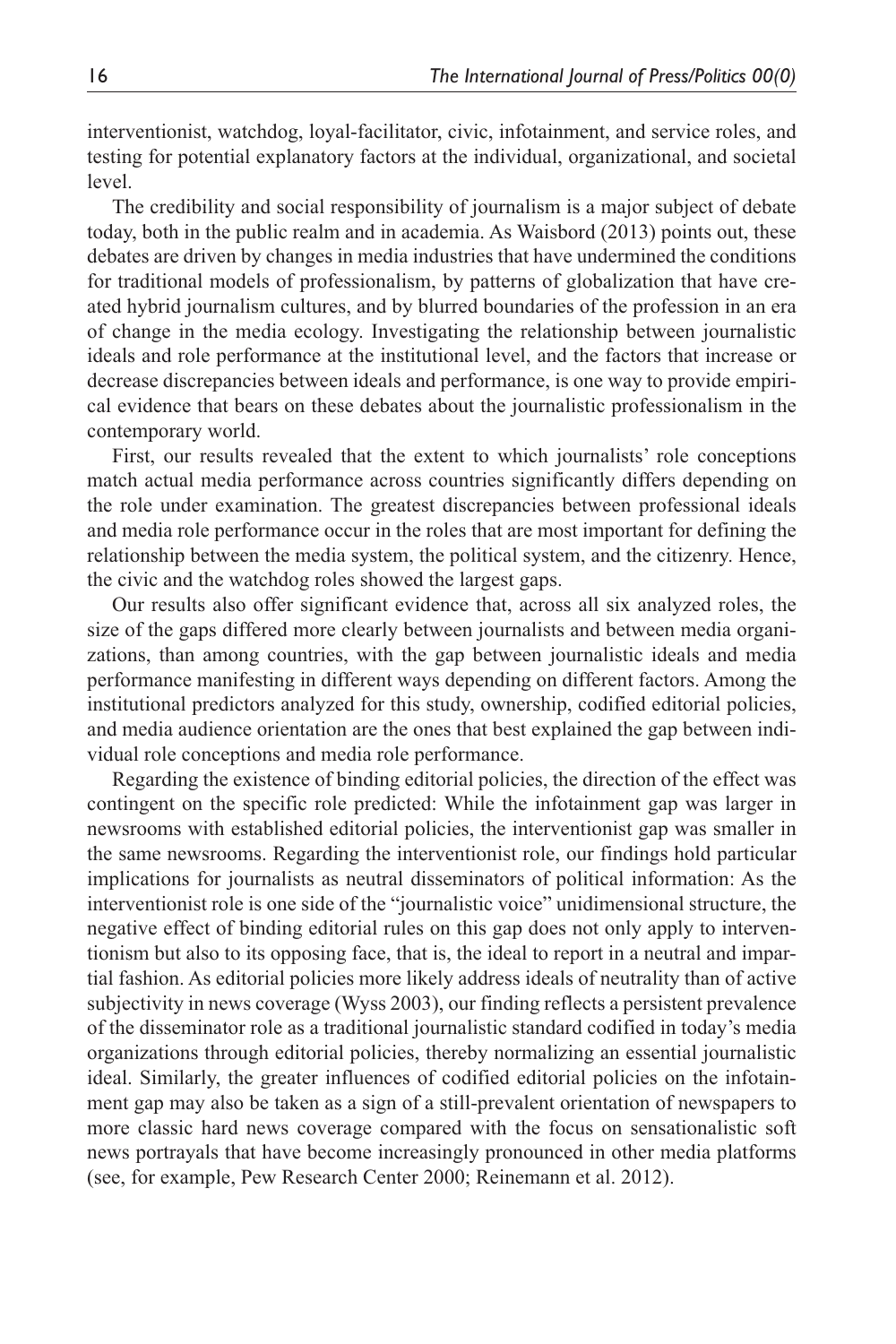In terms of media ownership, our analyses showed strong gaps for State-owned newspapers with regard to both the interventionist and the loyal-facilitator roles, with journalists' ideals being less reflected in news coverage. This finding corroborates earlier research showing that State-owned media exert more external control over journalists in favor of a more State- or government-aligned coverage (Hanitzsch and Mellado 2011; Reich and Hanitzsch 2013). With regard to differences between private and corporate ownership, our analyses are in line with earlier notions of greater variety "within" than "between" ownership types (Benson et al. 2018).

The gap between journalists' ideals and the performance of their media organizations also depends on whether newspapers address wide, diverse audiences or more politically interested audiences. According to our analyses, elite newspapers and their journalists appear less inclined to pursue a primarily consumer-oriented service role, thereby showing smaller conception–performance gaps. The infotainment gap, in turn, was not affected by the media's audience orientation—most likely because both elite and popular newspapers are nowadays equally affected by increasing commercial orientations that are conceived of as main drivers of changes in reporting styles (e.g. Dunaway and Lawrence 2015).

Although with less explanatory power, influences at the individual level of the journalist play a role when explaining the conception–performance gap in more public service–oriented roles. For example, our analyses reveal positive effects of journalists' perceived autonomy on the gap for the watchdog and for the civic role, with individual autonomy increasing both gaps. This may appear paradoxical, but our findings indicate that journalists who perceive more journalistic autonomy simultaneously assign more relevance to both roles, without their ideals necessarily being better reflected in their organizations' actual news coverage. The causal direction of the relationship between perceived autonomy and role conceptions cannot be addressed by our study, but considering that the relation of journalistic autonomy to the performance of professional roles may be more complex than it appears on the surface (Schudson 2005), it would be interesting for future research to investigate whether journalists pursuing watchdog and civic roles—as the most important public service–oriented journalistic standards—are in fact more autonomous (rather than only perceiving more autonomy) or whether more autonomy gives an impetus for journalists to reflect more on the importance of these standards. Indeed, professional autonomy in journalism is not always conceived at a purely individual level, and concepts of professionalism often involve systems of "control and discipline" (Nygren 2012: 81) intended, in part, to preserve the collective autonomy of journalists in relation to other actors within the news organization (owners, lawyers, marketers) as well as to stay independent of outside control (Singer 2007).

Regarding institutional factors at the societal level potentially affecting the conception–performance gap, our study found no significant differences between countries and no effects of the countries' level of press freedom. Given that our analyses looked at differences between journalists and their media organizations—instead of only looking at differences in role conceptions between journalists of different countries, or at differences in role performances between newspapers of different countries—this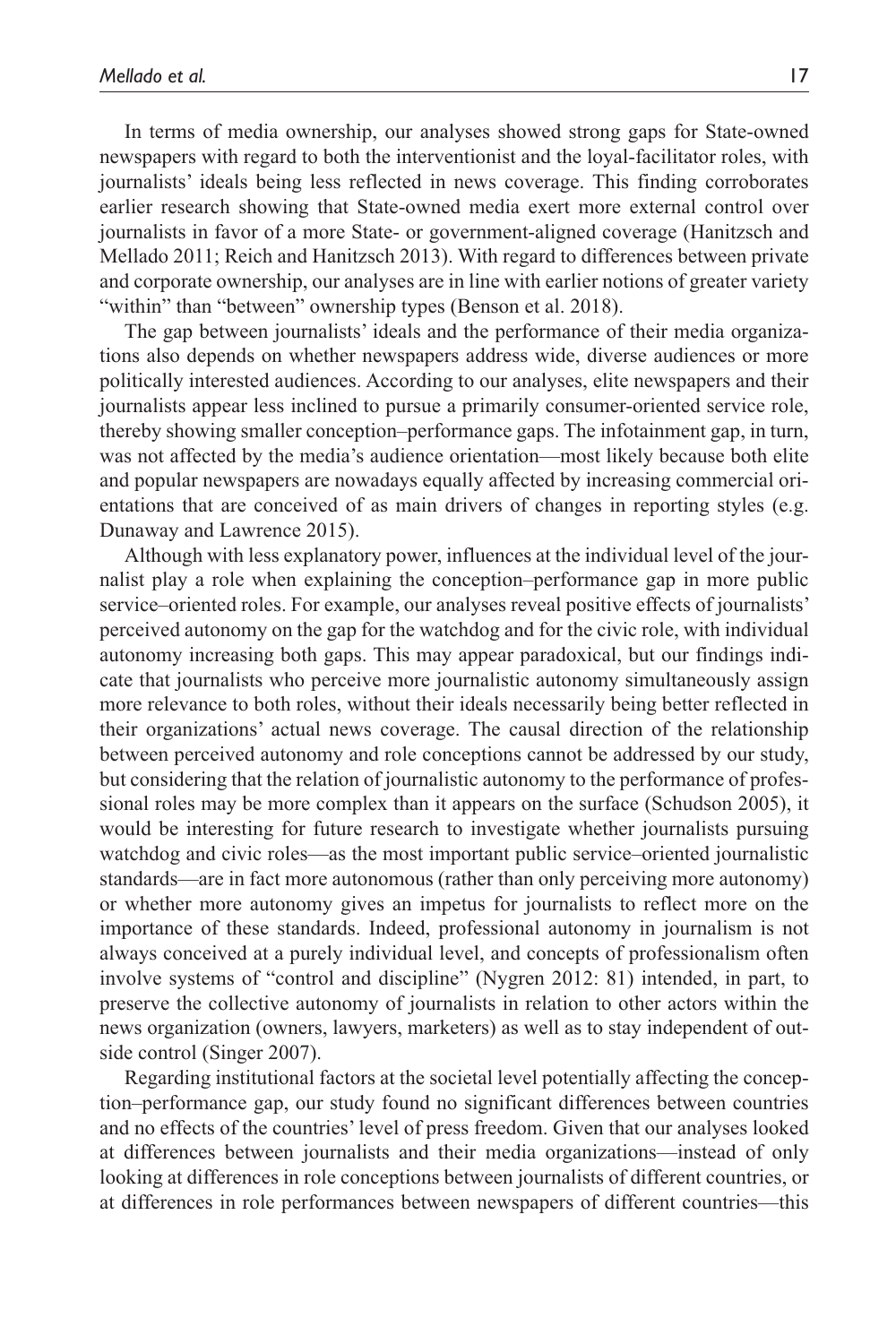finding implies that countries may vary greatly in terms of their press coverage and normative journalistic standards when measured separately, but significantly less in terms of the level of discrepancy between individual role conception and media performance which seems to be a general trend across nations, regardless of the type of political regime, geographical location, or media system models.

In fact, although countries showed discernible differences in the size of the gaps when comparing them without controlling for error variance (see Table 2–4), such differences become less pronounced when controlling for the nested structure of the data through multilevel models.

As far as we know, this is the first study that analyzes the gap between individual journalists' role conceptions and media role performance, comparing discrepancies between journalists' ideals and actual performance across countries. Nevertheless, important limitations should be acknowledged. This study covers several geographic regions and regime types, but with a wider range of cases, it is possible that other patterns would emerge. This study is also limited to newspapers. A second wave of this study is currently under way, and includes a much wider range of national cases, as well as television, radio, and online media, making it possible to consider whether relations between role conceptions and role performance vary by medium as well as national context.

Likewise, for some countries, the survey sample presented a very low response rate, partly because of the difficulties in getting responses from journalists who belonged to the analyzed news organizations. For example, many journalists did not work in those newsrooms anymore, probably because they changed jobs. At the same time, some journalists claimed to have political and editorial conflicts, or said they were overwhelmed by the number of surveys they were asked to reply to every month by different organizations and studies, or claimed that their news organization had banned them from answering surveys of any kind.

Consequently, some countries are more strongly represented in our analyses than others, which, of course, can have affected our results. Future research should pay more attention to this problem by targeting stratified samples from the outset, and by contacting the journalists in parallel to the news data collection process.

This study relies on standardized measures, consistent with the call of Esser et al. (2012: 141) for "increased standardization in how key concepts are conceptualized, . . . operationalized and investigated empirically." The measures have been designed and tested across a team of researchers familiar with diverse contexts of journalism practice, and were designed to be comprehensible to journalists across a wide range of journalism cultures. In part, this is possible because journalism is sufficiently globalized that most journalists around the world are familiar with a common set of discourses about the different social functions of journalism. Clearly, however, journalists work in widely varying cultural and structural contexts, and there is much about the meaning of the patterns produced by standardized measures that cannot be known without moving to more context-sensitive qualitative methods. Journalists working within different cultural contexts or regime types, for example, may have different ideas of what it means concretely to perform the role of "watchdog" or of facilitating civic participation, which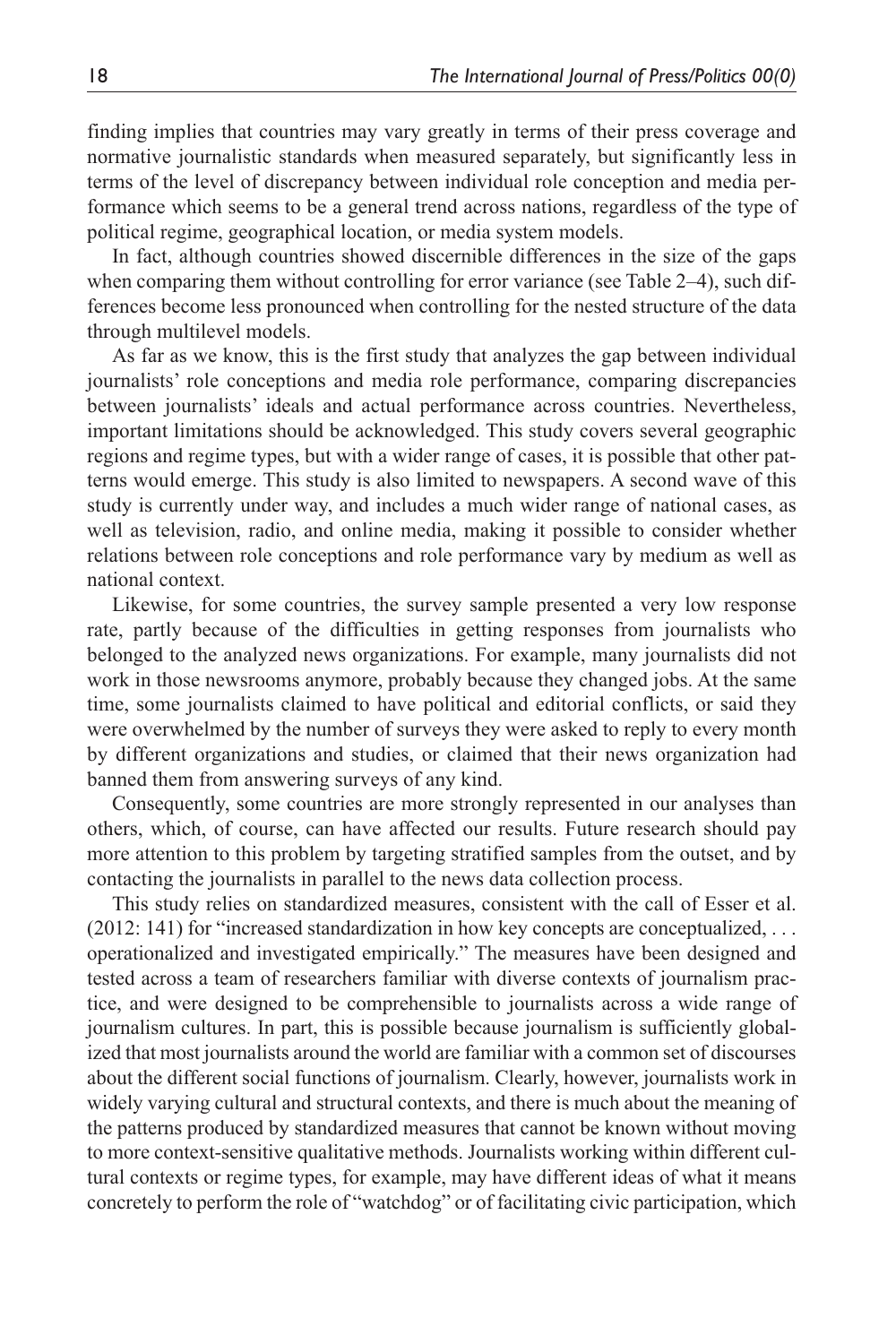could be revealed through more intensive research on particular cases. Small-*N* followup research is also important to clarifying the *mechanisms* that produce patterns shown here, whether, for example, those patterns result from different cultural understandings journalists may have of particular roles, or from particular patterns of division of labor, or from particular kinds of power relations within and outside the newsroom.

In addition, by focusing on institutional influences on diverse levels, the measures used here are parsimonious in that they exclude additional factors that may also affect conception–performance gaps, such as purely individual characteristics (e.g., age, gender). Hence, due to our focus on the institutional context in which roles are performed, our analyses do not equally take into account all elements that may somehow affect the gaps. At the media system level, we only included a single variable, the standard measure of press freedom, and this may miss important system-level influences, although these may be highly correlated with the measure used here. At the same time, considering the contextual and historical nature of journalistic performance, longitudinal studies are very much needed. For example, future studies on professional roles between different cultures should take into account the shifting media environment and its important forces that impact professional roles and their practice.

In spite of these limitations, the findings of this study have important implications for the study of normative ideals and role performance in journalism and media studies. Taken together, our results shed compelling evidence on how journalistic cultures—regardless of the different ways of socialization into journalism across countries—potentially translate into similar gaps between journalists' ideals and their media organizations' performance, with all countries revealing similarly evident gaps.

Also, our study reveals that while ownership type and codified editorial rules have greater explanatory power on the conception–performance gap for the interventionist, loyal-facilitator, service, and infotainment roles, the perceived autonomy of the journalist is best able to predict the gap on the two roles related to the idea of journalists as social and political actors who provide a public service function by holding "de facto" powers accountable, and by facilitating public understanding, opinion formation, and political participation among citizens. Here, a possible tradeoff between "internal" and "external" autonomy, and between the interests of the profession as a whole, and the autonomy of the individual journalist must be further explored.

### **Declaration of Conflicting Interests**

The authors declared no potential conflicts of interest with respect to the research, authorship, and/or publication of this article.

### **Funding**

The author(s) disclosed receipt of the following financial support for the research, authorship, and/or publication of this article: The authors wish to thank the following funders - Conselho Nacional de Desenvolvimento Científico e Tecnológico in Brazil; Hong Kong University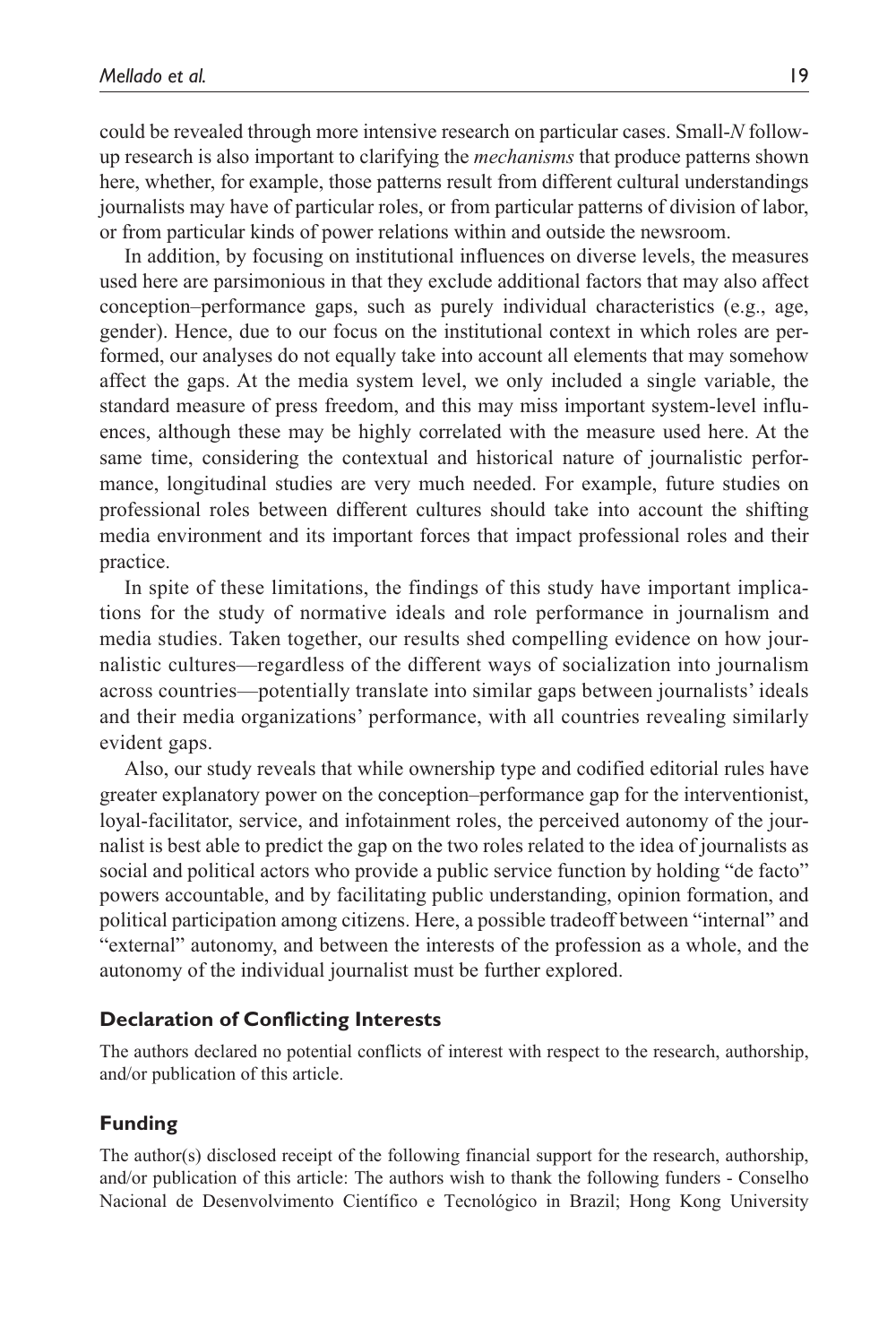Grants Council GRF Grant 12406914; Swiss National Science Foundation (SNSF); and Chile's National Fund for Scientific and Technological Development (FONDECYT) Grant 1150153.

### **ORCID iDs**

Claudia Mellado <https://orcid.org/0000-0002-9281-1526> Daniel C. Hallin D <https://orcid.org/0000-0002-8531-832X>

### **Supplemental Material**

Supplemental material for this article is available online.

#### **Notes**

- 1. Previous to our main analyses, we conducted different confirmatory factor analyses (CFAs) for each analyzed role, based on the original domains proposed by Mellado (2015). Within each domain, roles showed a satisfactory fit with the data at both the role performance and the role conception level. The standardized factor loadings for each model were high, and indicator reliabilities (squared multiple correlations) were satisfactory for each individual dimension at both levels. More information on these calculations can be found in Mellado et al. (2017b).
- 2. For the post hoc analyses, perceived autonomy was recoded based on percentiles as low, medium, and high.

### **References**

- Ahva, Laura, Arjen Van Dalen, Jan Fredrik Hovden, Guðbjörg Hildur Kolbeins, Monica Löfgren Nilsson, Morten Skovsgaard, and Jari Väliverronen. 2017. "A Welfare State of Mind? Nordic Journalists' Conception of Their Role and Autonomy in International Context." *Journalism Studies* 18:595–613.
- Beam, Randal. 2003. "Content Differences between Daily Newspapers with Strong and Weak Market Orientations." *Journalism & Mass Communication Quarterly* 80:368–90.
- Benson, Rodney, Timothy Neff, and Mattias Hessérus. 2018. "Media Ownership and Public Service News: How Strong Are Institutional Logics?" *The International Journal of Press/ Politics* 23:275–98.
- Boczkowski, Pablo. 2011. *News at Work: Imitation in an Age of Information Abundance*. Chicago: University of Chicago Press.
- Brants, Kees. 2013. "Trust, Cynicism, and Responsiveness: The Uneasy Situation of Journalism in Democracy." In *Rethinking Journalism: Trust and Participation in a Transformed News Landscape*, ed. Chris Peters and Marcel Broersma, 15–27. New York: Routledge.
- Breed, Warren. 1955. "Social Control in the Newsroom: A Functional Analysis." *Social Forces* 33:326–35.
- Culbertson, Hugh. 1983. "Three Perspectives on American Journalism." *Journalism Monographs* 83:1–33.
- Donsbach, Wolfgang. (2008) 2012. "Journalists' Role Perception." In *The International Encyclopedia of Communication*, ed. Wolfgang Donsbach, 1–6. London: Blackwell. doi:10.1002/9781405186407.wbiecj010.pub2.
- Donsbach, Wolfgang, and Thomas Patterson. 2004. "Political News Journalists: Partisanship, Professionalism, and Political Roles in Five Countries." In *Comparing Political*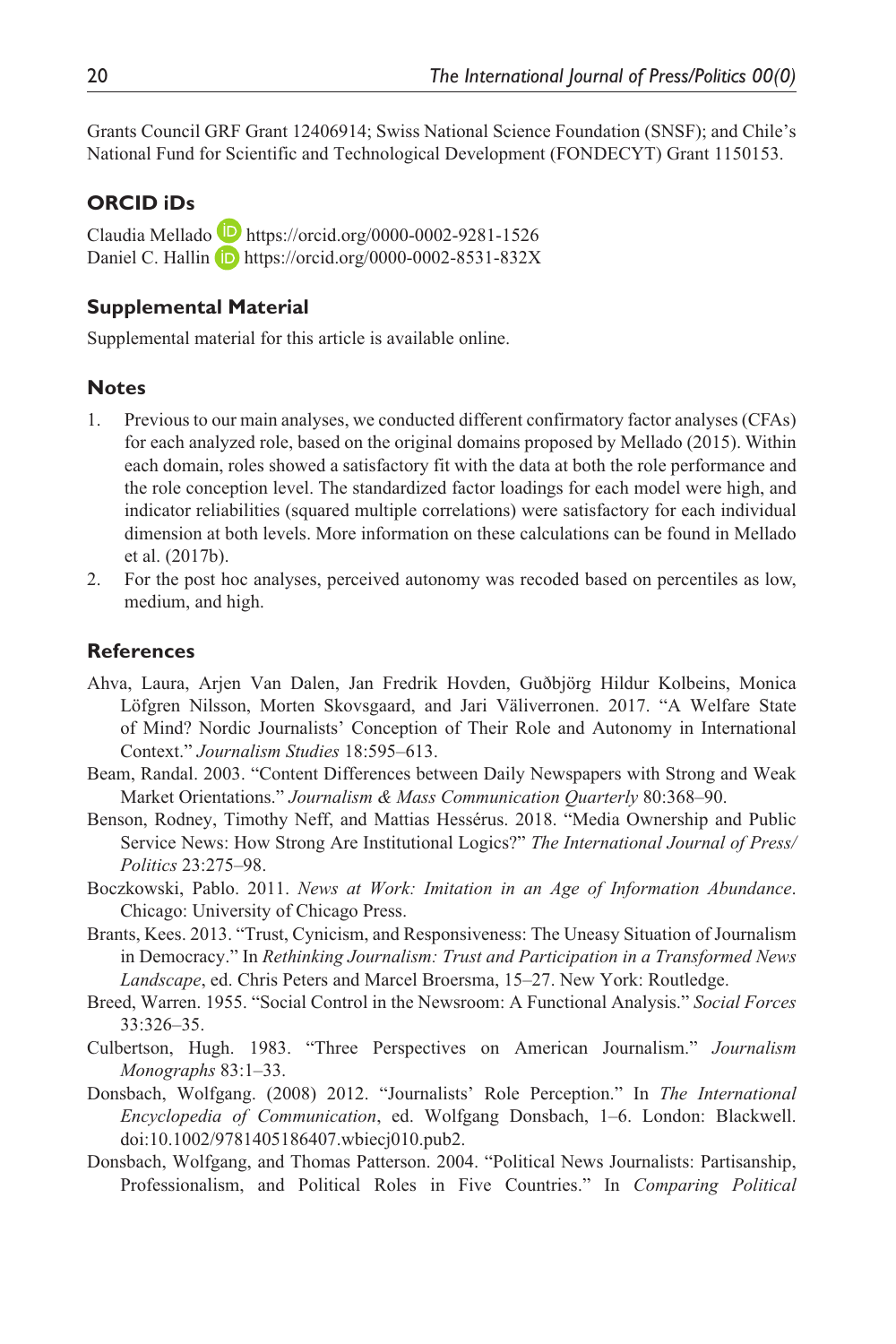*Communication: Theories, Cases, and Challenges*, ed. Frank Esser and Barbara Pfetsch, 251–70. New York: Cambridge University Press.

- Dunaway, Johanna, and Regina Lawrence. 2015. "What Predicts the Game Frame? Media Ownership, Electoral Context, and Campaign News." *Political Communication* 32:43–50.
- Edelman. 2019. "Edelman Trust Barometer 2019." [https://www.edelman.com/sites/g/files/](https://www.edelman.com/sites/g/files/aatuss191/files/2019-02/2019_Edelman_Trust_Barometer_Global_Report.pdf) aatuss191/files/2019-02/2019 Edelman Trust Barometer Global Report.pdf.
- Eide, Martin, and Graham Knight. 1999. "Public-Private Service: Service Journalism and the Problems of Everyday Life." *European Journal of Communication* 14 (4): 525–47.
- Esser, Frank, Jesper Strömbäck, and Claes H. De Vresse. 2012. "Reviewing Key Concepts in Research on Political News Journalism: Conceptualizations, Operationalizations and Propositions for Future Research." *Journalism* 13 (2): 139–43.
- Hallin, Daniel, & Claudia Mellado. (2018). Serving Consumers, Citizens or Elites: Democratic Roles of Journalism in Chilean Newspapers and Television News. *International Journal of Press/ Politics 23*(1): 24–43.
- Hallin, Daniel, and Paolo Mancini. 2004. *Comparing Media Systems: Three Models of Media and Politics*. Cambridge: Cambridge University Press.
- Hamilton, James. 2004. *All the News That's Fit to Sell: How the Market Transforms Information into News*. Princeton: Princeton University Press.
- Hanitzsch, Thomas. 2007. "Deconstructing Journalism Culture: Towards a Universal Theory." *Communication Theory* 17 (4): 367–85.
- Hanitzsch, Thomas, Folker Hanusch, Claudia Mellado, Maria Anikina, Rosa Berganza, Incilay Cangoz, Edgar Kee, and Wang Yuen. 2011. "Mapping Journalism Cultures across Nations: A Comparative Study of 18 Countries." *Journalism Studies* 12 (3): 273–93.
- Hanitzsch, Thomas, and Claudia Mellado. 2011. "What Shapes the News around the World? How Journalists in Eighteen Countries Perceive Influences on Their Work." *International Journal of Press/Politics* 16:404–26.
- Henkel, Imke, Neil Thurman, and Veronika Deffner. 2019. "Comparing Journalism Cultures in Britain and Germany: Confrontation, Contextualization, Conformity." *Journalism Studies* 20:1995–2013.
- Humanes, María Luisa, and Sergio Roses. 2018. "Journalistic Role Performance in the Spanish National Press." *International Journal of Communication* 12 (22): 1032–53.
- Lynch, Karen. 2007. "Modeling Role Enactment: Linking Role Theory and Social Cognition." *Journal for the Theory of Social Behaviour* 37:379–99.
- Márquez-Ramírez, Mireya, Claudia Mellado, María Luisa Humanes, Adriana Amado, Daniel Beck, Sergey Davydov, Jacques Mick, Cornelia Mothes, Dasniel Olivera, Nikos Panagiotu, Sergio Roses, Henry Silke, Colin Sparks, Agnieszka Stępińska, Gabriella Szabó, Edson Tandoc, and Haiyan Wang. 2020. "Detached or Interventionist? Comparing the Performance of Watchdog Journalism in Transitional, Advanced and Non-Democratic Countries." *The International Journal of Press/Politics* 25:53–75. doi:10.1177/1940161219872155.
- Mellado, Claudia. 2015. "Professional Roles in News Content: Six Dimensions of Journalistic Role Performance." *Journalism Studies* 16 (4): 596–614.
- Mellado, Claudia. 2019. "Journalists' Professional Roles and Role Performance." In *Oxford Research Encyclopedia of Communication*, ed. Jon F. Nussbaum, 1–23. Oxford: Oxford University Press. doi:10.1093/acre-fore/9780190228613.013.832.
- Mellado, Claudia, and Arjen van Dalen. 2014. "Between Rhetoric and Practice." *Journalism Studies* 15 (6): 859–78.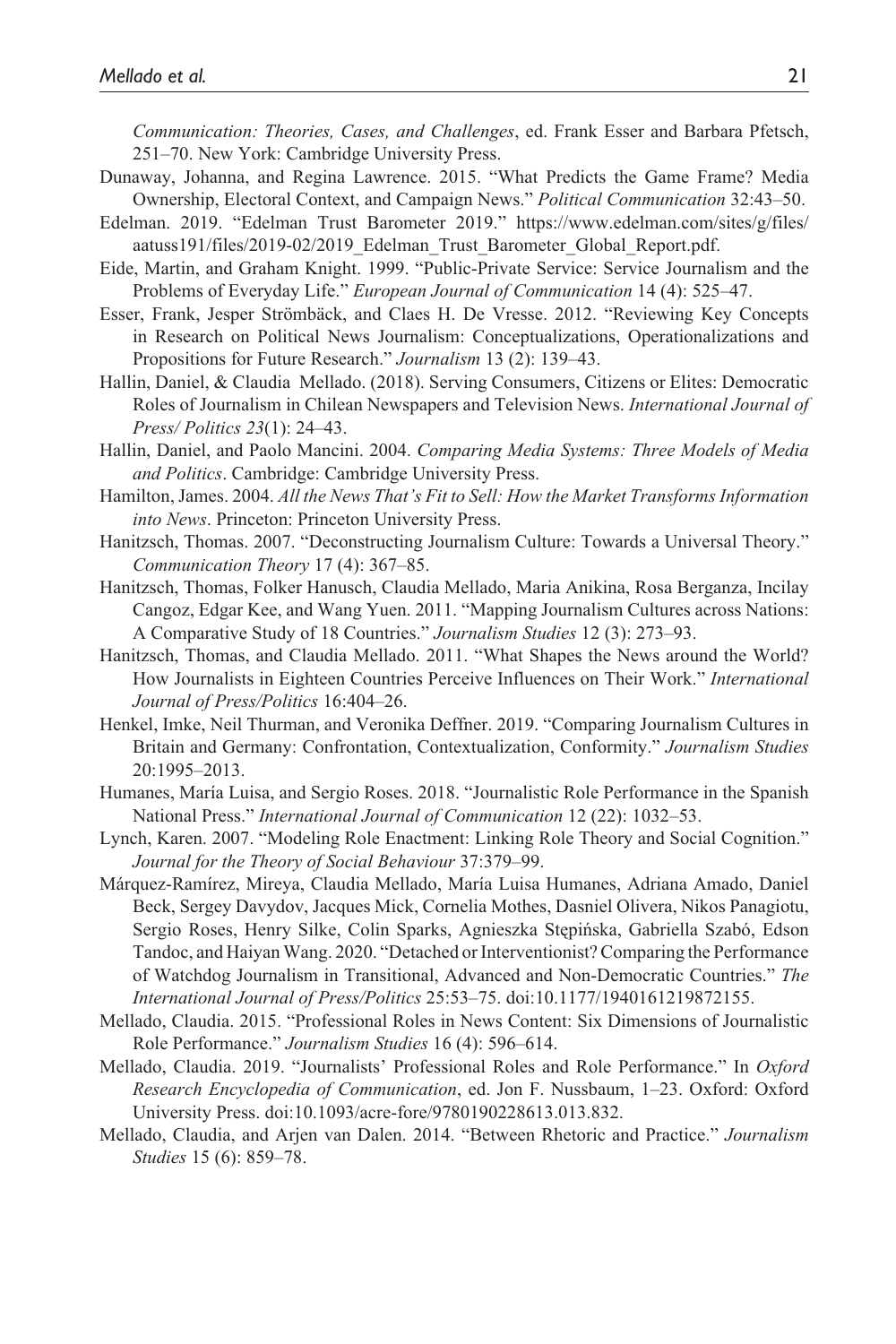- Mellado, Claudia, and Arjen van Dalen. 2017. "Challenging the Citizen-Consumer Journalistic Dichotomy: A News Content Analysis of Audience Approaches in Chile." *Journalism & Mass Communication Quarterly* 94 (1): 213–37.
- Mellado, Claudia, Lea Hellmueller, and Wolfgang Donsbach, eds. 2017a. *Journalistic Role Performance: Concepts, Contexts, and Methods*. New York: Routledge.
- Mellado, Claudia, Lea Hellmueller, Mireya Márquez-Ramírez, María Luisa Humanes, Colin Sparks, and Haiyan Wang. 2017b. "The Hybridization of Journalistic Cultures: A Comparative Study of Journalistic Role Performance." *Journal of Communication* 67 (6): 944–67.
- Nygren, Gunnar. 2012. *Journalism in Russia, Poland and Sweden: Traditions, Cultures and Research*. Stockholm: Södertörn University Press.
- Oi, Shinji, Mitsuru Fukuda, and Shinsuke Sako. 2012. "The Japanese Journalist in Transition: Continuity and Change." In *The Global Journalist in the 21st Century*, ed. David Weaver and Lars Willnat, 52–65. New York: Routledge.
- Patterson, Thomas, and Wolfgang Donsbach. 1996. "News Decisions: Journalists as Partisan Actors." *Political Communication* 13 (4): 455–68.
- Pew Research Center. 2000. "In the Public Interest? A Content Study of Early Press Coverage of the 2000 Presidential Campaign." [https://www.pewresearch.org/wp-content/uploads/](https://www.pewresearch.org/wp-content/uploads/sites/8/legacy/interest.pdf) [sites/8/legacy/interest.pdf](https://www.pewresearch.org/wp-content/uploads/sites/8/legacy/interest.pdf) (accessed March 29, 2019).
- Reich, Zvi, and Thomas Hanitzsch. 2013. "Determinants of Journalists' Professional Autonomy: Individual and National Level Factors Matter More than Organizational Ones." *Mass Communication and Society* 16:133–56.
- Reinemann, Carsten, James Stanyer, Sebastian Scherr, and Guido Legnante. "Hard and Soft News: A Review of Concepts, Operationalizations and Key Findings." *Journalism* 13: 221–39.
- Roses, Sergio, and María Luisa Humanes. 2019. "Conflicts in the Professional Roles of Journalists in Spain: Ideals and Practice." *Comunicar* 58:65–74.
- Rosten, Leo. 1937. "President Roosevelt and the Washington Correspondents." *Public Opinion Quarterly* 1 (1): 36–52.
- Schudson, Michael. 2005. "Autonomy from What?" In *Bourdieu and the Journalistic Field*, ed. Rodney Benson and Erik Neveu, 214–23. Cambridge: Polity Press.
- Schudson, Michael. 2011. *The Sociology of News*. 2nd Edition. New York: W.W. Norton.
- Shoemaker, Pamela, and Stephen Reese. 1996. *Mediating the Message: Theories of Influences on Mass Media Content*. New York: Longman.
- Shoemaker, Pamela, and Stephen Reese. 2014. *Mediating the Message in the 21st Century: A Media Sociology Perspective*. 3rd Edition. New York: Routledge.
- Singer, Jane. 2007. "Contested Autonomy. Professional and Popular Claims on Journalistic Norms." *Journalism Studies* 8:79–95.
- Skovsgaard, Morten, Erick Albæk, Peter Bro, and Claes de Vreese. 2012. "Media Professionals or Organizational Marionettes?" In *The Global Journalist in the 21st Century*, ed. David Weaver and Lars Willnat, 155–70. New York: Routledge.
- Starck, Kenneth, and John Soloski. 1977. "Effect of Reporter Predisposition in Covering Controversial Story." *Journalism Quarterly* 54 (1): 120–25.
- Stępińska, Agnieska, Ewa Jurga-Wosik, Kinga Adamczewska, Bartłomiej Selcer, and Dominika Narożna. 2016. "Journalistic Role Performance in Poland." *Central European Political Studies* 2:37–52.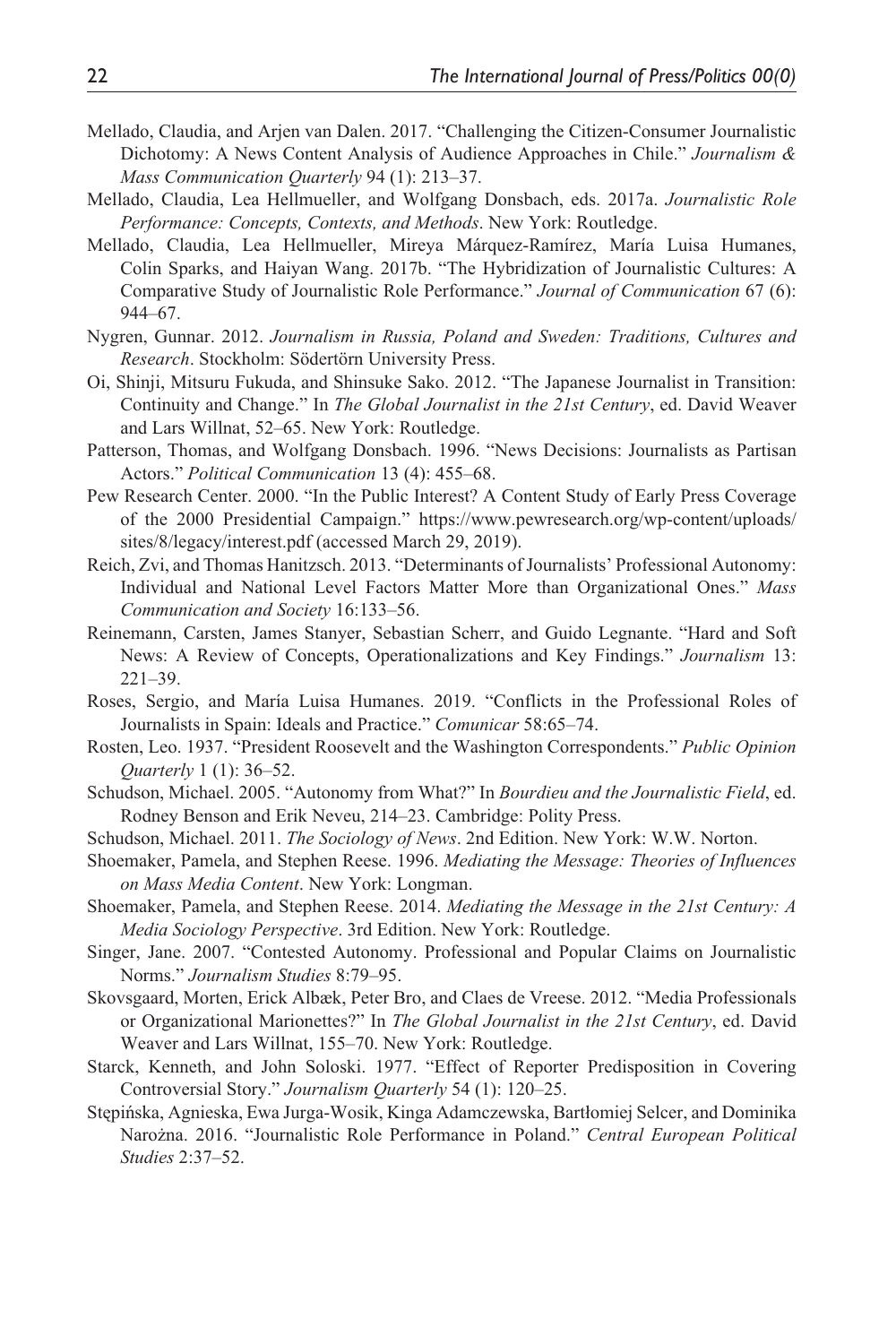- Strömbäck, Jasper, and Peter van Aelst. 2010. "Exploring Some Antecedents of the Media's Framing of Election News: A Comparison of Swedish and Belgian Election News." *The International Journal of Press/Politics* 15:41–59.
- Tandoc, Edson, Lea Hellmueller, and Tim Vos. 2013. "Mind the Gap: Between Role Conception and Role Enactment." *Journalism Practice* 7 (5): 539–54.
- van Dalen, Arjen, Claes De Vreese, and Erick Albæk. 2012. "Different Roles, Different Content? A Four-Country Comparison of the Role Conceptions and Reporting Styles of Political Journalists." *Journalism* 13:903–22.

Voltmer, Katrin. 2013. *The Media in Transitional Democracies*. Cambridge: Polity Press.

- Vos, Tim. 2017. "Historical Perspectives on Journalistic Roles." In *Journalistic Role Performance: Concepts, Contexts and Methods*, ed. Claudia Mellado, Lea Hellmueller, and Wolfgang Donsbach, 41–59. New York: Routledge.
- Waisbord, Silvio. 2006. "In Journalism We Trust? Credibility and Fragmented Journalism in Latin America." In *Mass Media and Political Communication in New Democracies*, ed. Katrin Voltmer, 64–77. London: Routledge.
- Waisbord, Silvio. 2013. *Reinventing Professionalism: Journalism and News in Global Perspective*. Cambridge: Polity Press.
- Wang, Haiyan, Colin Sparks, and Yu Huang. 2018. "Measuring Differences in the Chinese Press: A Study of People's Daily and Southern Metropolitan Daily." *Global Media and China* 3 (3): 125–40.
- Weaver, David H., Randal Beam, Bonnie Brownlee, Paul S. Voakes, and Clevland Wilhoit. 2007. *The American Journalist in the 21st Century: U.S. News People at the Dawn of a New Millennium*. Mahwah: Lawrence Erlbaum.
- Weaver, David H., and Lars Willnat. 2012. *The Global Journalist in the 21st Century*. Abingdon: Routledge.
- Weischenberg, Siegfried, Maja Malik, and Armin Scholl. 2006. *Die Souffleure der Mediengesellschaft: Report über die Journalisten in Deutschland* [The prompters of the media society. Report about journalists in Germany]. Konstanz, Germany: UVK.
- Wyss, Vinzenz. 2003. "Journalistic Quality and Quality Management." In *Quality in Journalism: Foundations, Dimensions, and Practice Models*, ed. H. J. Bucher and K. D. Altmeppen, 129–46. Wiesbaden: Westdeutscher Verlag.
- Xu, Yu, and Jianbin Jin. 2017. "The Hierarchy of Influences on Professional Role Perceptions among Chinese Online Journalists." *Digital Journalism* 5:194–212.
- Zhu, Jian, David Weaver, Ven Hwei Lo, Chongshan Chen, and Wei Wu. 1997. "Individual, Organizational, and Societal Influences on Media Role Perceptions: A Comparative Study of Journalists in China, Taiwan, and the United States." *Journalism & Mass Communication Quarterly* 74 (1): 84–96.

#### **Author Biographies**

**Claudia Mellado** is professor of Journalism at the Pontificia Universidad Católica de Valparaíso, Chile. She is the Principal Investigator of the Journalistic Role Performance cross-national study (www.journalisticperformance.org).

**Cornelia Mothes** is a postdoctoral researcher at the Department of Media and Communication, Technische Universität Dresden, Germany.

**Daniel C. Hallin** is distinguished professor of Communication at the University of California, San Diego, US.